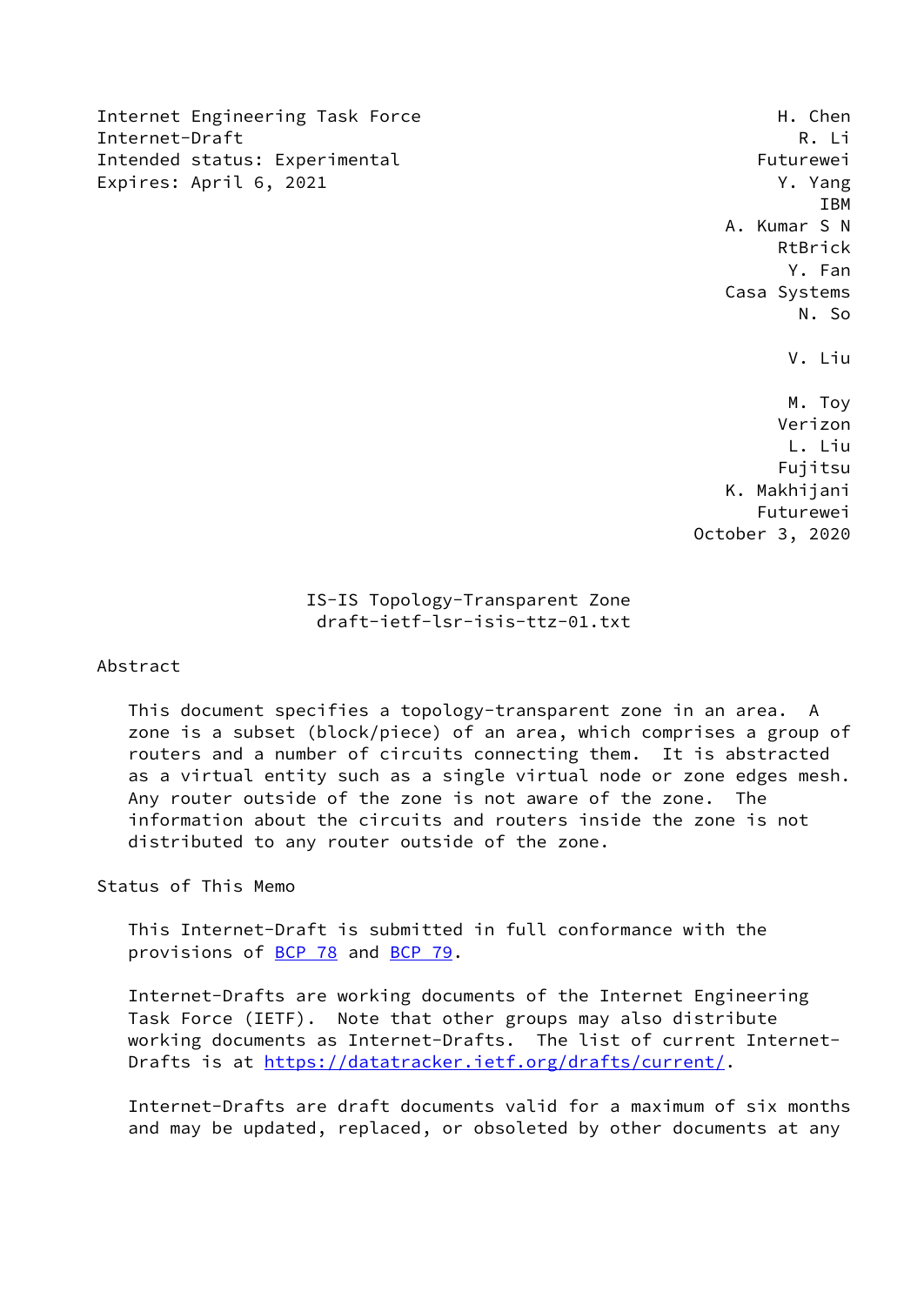Internet-Draft IS-IS TTZ October 2020

 time. It is inappropriate to use Internet-Drafts as reference material or to cite them other than as "work in progress."

This Internet-Draft will expire on April 6, 2021.

Copyright Notice

 Copyright (c) 2020 IETF Trust and the persons identified as the document authors. All rights reserved.

This document is subject to [BCP 78](https://datatracker.ietf.org/doc/pdf/bcp78) and the IETF Trust's Legal Provisions Relating to IETF Documents [\(https://trustee.ietf.org/license-info](https://trustee.ietf.org/license-info)) in effect on the date of publication of this document. Please review these documents carefully, as they describe your rights and restrictions with respect to this document. Code Components extracted from this document must include Simplified BSD License text as described in Section 4.e of the Trust Legal Provisions and are provided without warranty as described in the Simplified BSD License.

Table of Contents

|                                                   |  |  |  |  |  | $\overline{3}$  |
|---------------------------------------------------|--|--|--|--|--|-----------------|
| $1.1$ . Requirements Language                     |  |  |  |  |  | $\overline{3}$  |
|                                                   |  |  |  |  |  | $\overline{3}$  |
| 2.                                                |  |  |  |  |  | $\overline{4}$  |
| 3.                                                |  |  |  |  |  |                 |
| 4.                                                |  |  |  |  |  | $rac{5}{5}$     |
|                                                   |  |  |  |  |  | $\overline{5}$  |
| An Example of Zone as a Single Node<br>4.1.1.     |  |  |  |  |  | $\overline{5}$  |
| $\underline{4.1.2}$ . Zone Leader Election        |  |  |  |  |  | $\mathbf{Z}$    |
| $4.1.3$ . LS Generation for Zone as a Single Node |  |  |  |  |  | $\underline{8}$ |
| 4.1.4. Adjacency Establishment                    |  |  |  |  |  | $\underline{8}$ |
| $4.1.5$ . Computation of Routes                   |  |  |  |  |  | 9               |
| $\underline{4.2}$ . Extensions to Protocols 9     |  |  |  |  |  |                 |
| <u>4.2.1</u> .                                    |  |  |  |  |  | $\overline{9}$  |
| $4.3.$ Zone as Edges Full Mesh                    |  |  |  |  |  | 11              |
| $4.3.1$ . Updating LSPs for Zone as Edges' Mesh   |  |  |  |  |  | 12              |
| $4.4$ . Advertisement of LSPs                     |  |  |  |  |  | 12              |
| $4.4.1$ . Advertisement of LSPs within Zone       |  |  |  |  |  | 12              |
| $4.4.2$ . Advertisement of LSPs through Zone      |  |  |  |  |  | 13              |
|                                                   |  |  |  |  |  | $\frac{13}{2}$  |
| $5.1$ . Transfer Zone to a Single Node 13         |  |  |  |  |  |                 |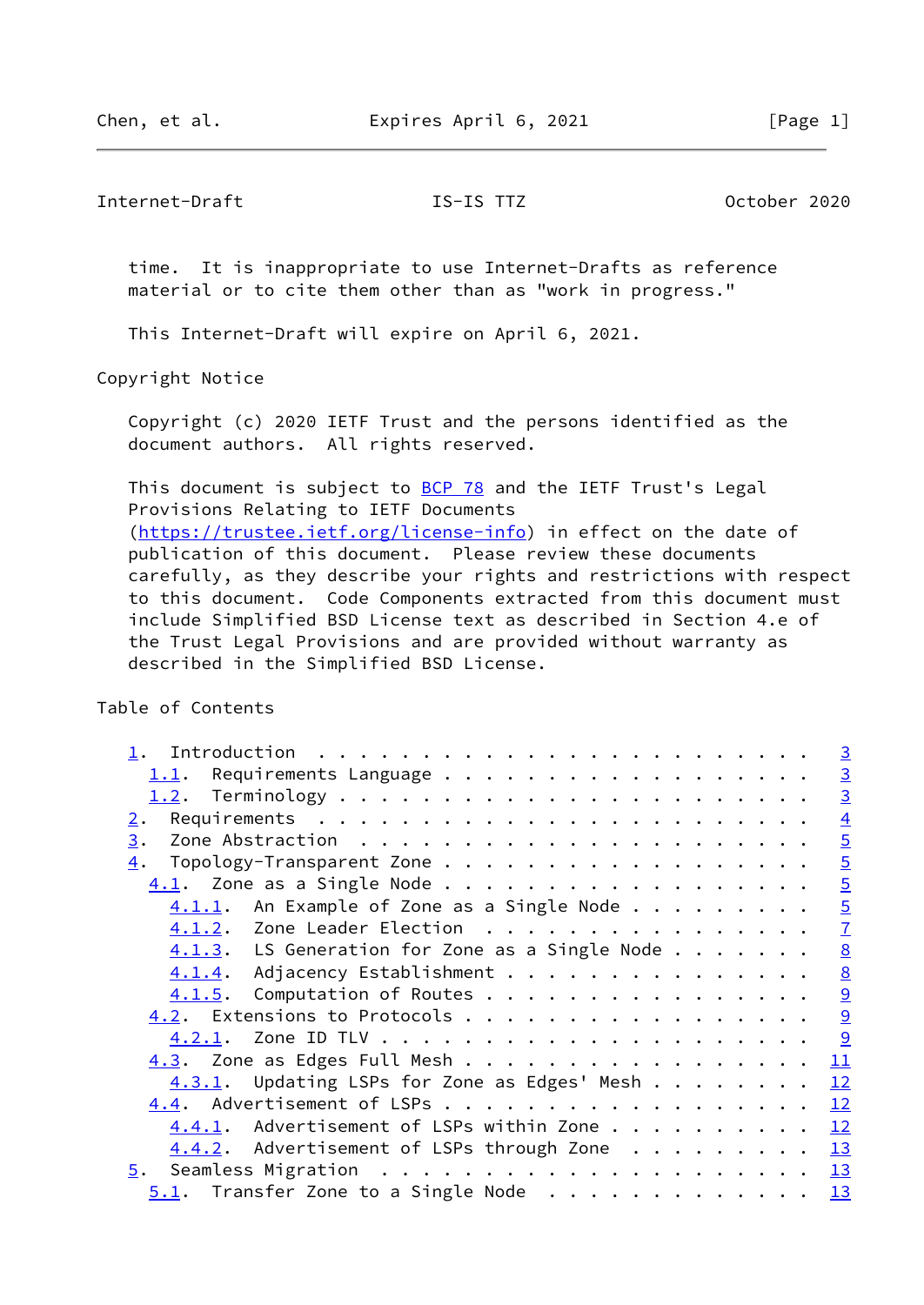|  |  |  |  |  |  |  |  |  |  | $5.2$ . Roll Back from Zone as a Single Node 14<br>$6.2$ . Transferring Zone to Node 16<br>6.3. Rolling back Node to Zone 16 |
|--|--|--|--|--|--|--|--|--|--|------------------------------------------------------------------------------------------------------------------------------|

| Chen, et al. | Expires April 6, 2021 | [Page 2] |
|--------------|-----------------------|----------|
|--------------|-----------------------|----------|

<span id="page-2-1"></span>Internet-Draft IS-IS TTZ October 2020

|  | 7. Security Considerations 17   |  |  |  |  |  |  |  |  |  |  |  |  |  |
|--|---------------------------------|--|--|--|--|--|--|--|--|--|--|--|--|--|
|  |                                 |  |  |  |  |  |  |  |  |  |  |  |  |  |
|  |                                 |  |  |  |  |  |  |  |  |  |  |  |  |  |
|  |                                 |  |  |  |  |  |  |  |  |  |  |  |  |  |
|  |                                 |  |  |  |  |  |  |  |  |  |  |  |  |  |
|  | 11.1. Normative References 18   |  |  |  |  |  |  |  |  |  |  |  |  |  |
|  | 11.2. Informative References 19 |  |  |  |  |  |  |  |  |  |  |  |  |  |
|  |                                 |  |  |  |  |  |  |  |  |  |  |  |  |  |

## <span id="page-2-0"></span>[1](#page-2-0). Introduction

 [ISO10589] describes two levels of areas in IS-IS, level 1 and level 2 areas. There are scalability issues in using areas as the number of routers in a network becomes larger and larger.

 Through splitting the network into multiple level 1 areas connected by level 2, we may extend the network further. However, dividing a network from one area into multiple areas or from a number of existing areas to even more areas can be a challenging and time consuming task since it involves significant network architecture changes.

 These issues can be resolved by using topology-transparent zone (TTZ), which abstracts a zone (i.e., a subset of an area) as a single virtual node or zone edges' mesh with minimum efforts and minimum service interruption. Note that a zone can be an entire area.

 This document presents a topology-transparent zone and specifies extensions to IS-IS that support topology-transparent zones.

<span id="page-2-2"></span>[1.1](#page-2-2). Requirements Language

 The key words "MUST", "MUST NOT", "REQUIRED", "SHALL", "SHALL NOT", "SHOULD", "SHOULD NOT", "RECOMMENDED", "MAY", and "OPTIONAL" in this document are to be interpreted as described in [\[RFC2119](https://datatracker.ietf.org/doc/pdf/rfc2119)] [\[RFC8174](https://datatracker.ietf.org/doc/pdf/rfc8174)] when, and only when, they appear in all capitals, as shown here.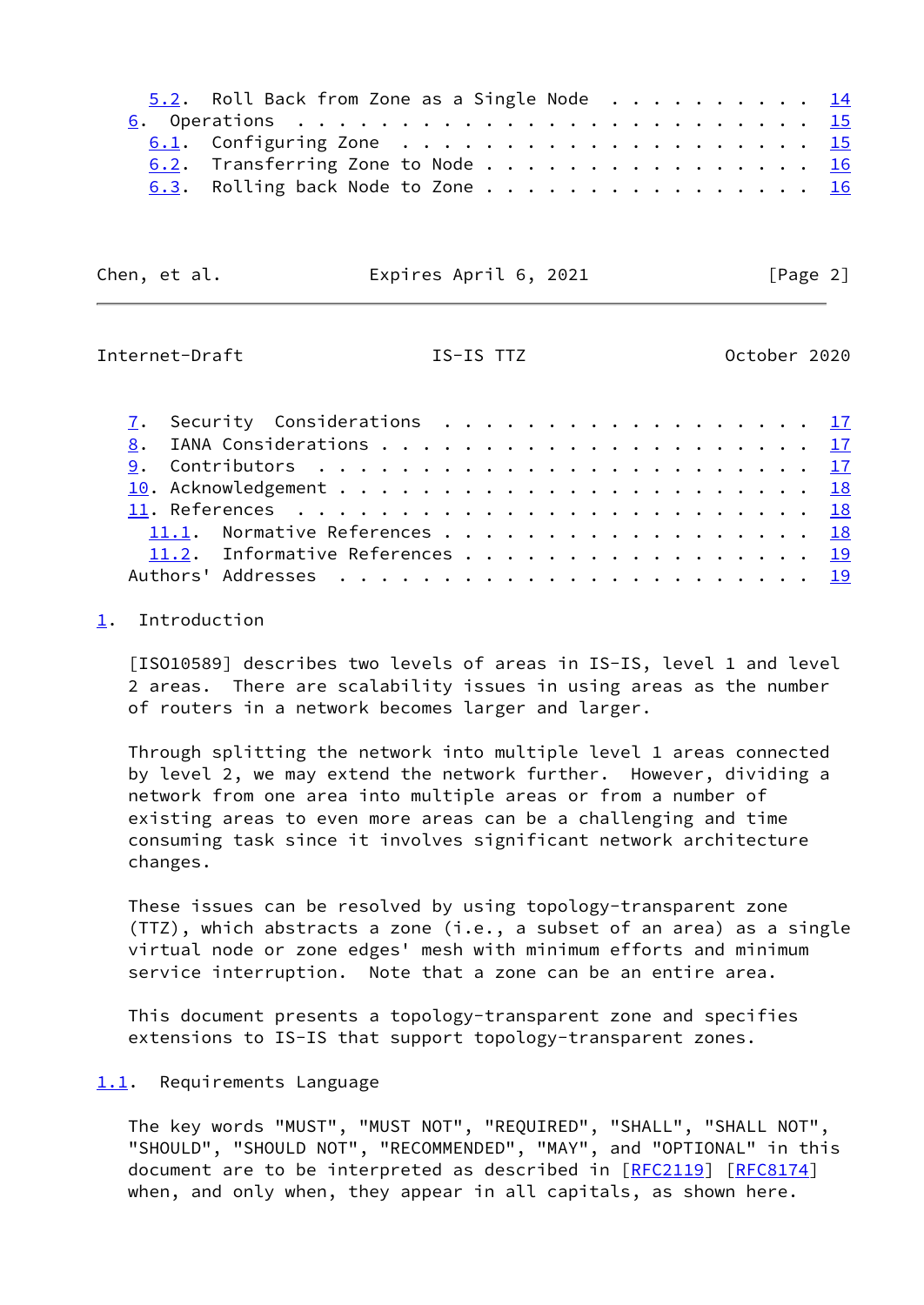### <span id="page-3-0"></span>[1.2](#page-3-0). Terminology

- TTZ: A Topology-Transparent Zone.
- Zone: A subset (block or piece) of an area. In a special case, a zone is an entire area.
- Zone External Node: A node outside of a zone.
- Zone Internal Node: A node within a zone without any connection to a node outside of the zone.

Chen, et al. **Expires April 6, 2021** [Page 3]

<span id="page-3-2"></span>Internet-Draft IS-IS TTZ October 2020

- Zone Edge/Border Node: A node that is part of a zone connecting to a node outside of the zone.
- Zone Node: A zone internal node or a zone edge/border node (i.e., a node that is part of a zone).
- Zone Link: A link connecting zone nodes (i.e., a link that is part of a zone).
- Zone Neighbor Node: A node outside of a zone that is a neighbor of a zone edge/border node.
- CLI: Command Line Interface.
- LSP: A Link State Protocol Data Unit (PDU) in IS-IS. An LSP contains link state information. In general, a router/node originates multiple LSPs, distinguished by LSP fragment number, to carry the link state information about it and the links attached to it.
- LS: Link State. In general, the LS for a node is all the LSPs that the node originates. The LS for a zone is the set of LSPs that all the nodes in the zone originate to carry the information about them and the links attached to them inside the zone.

<span id="page-3-1"></span>[2](#page-3-1). Requirements

 A Topology-Transparent Zone (TTZ) may be deployed to resolve some critical issues such as scalability in existing networks and future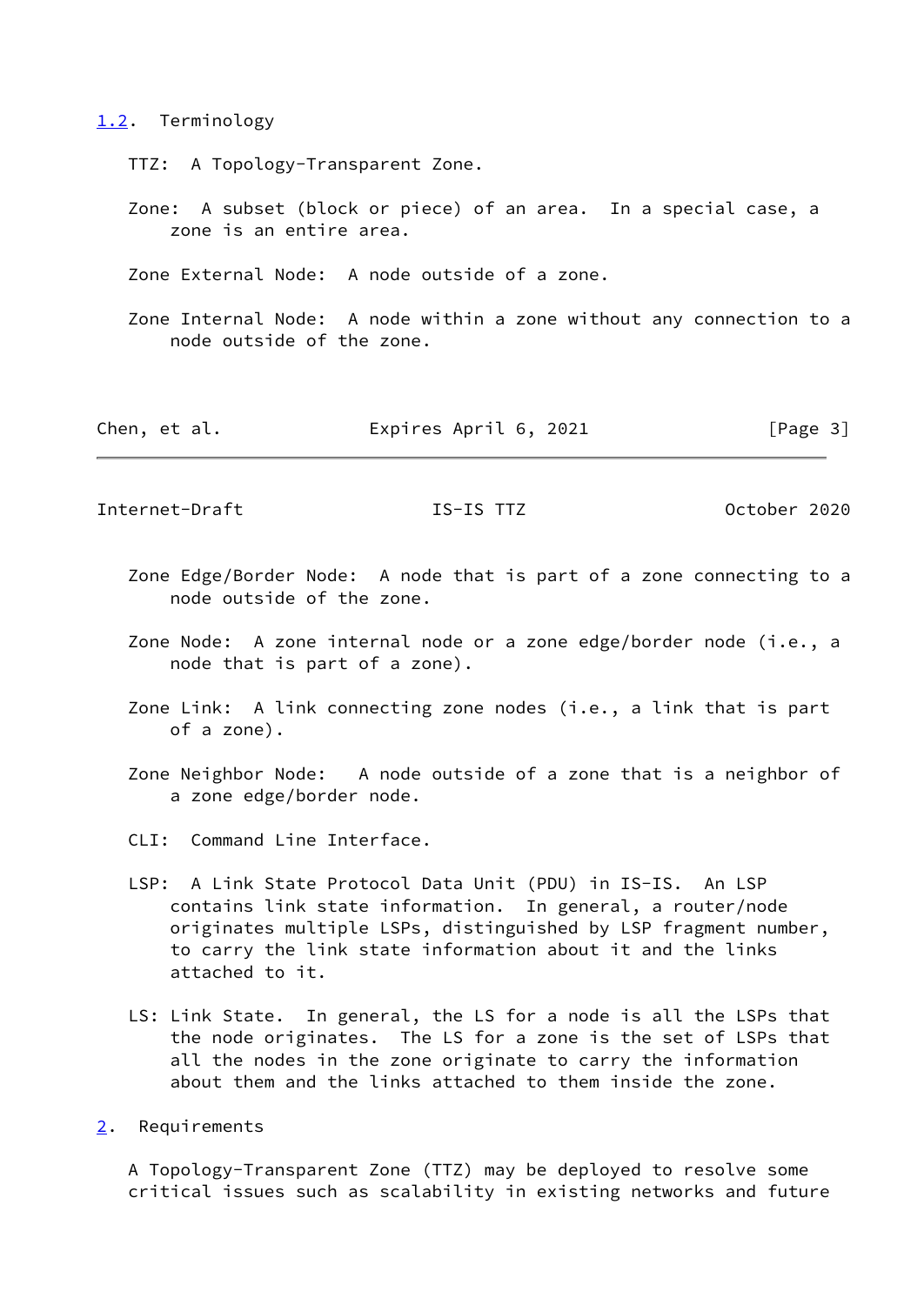networks. The requirements for a TTZ are as follows:

- o TTZ MUST be backward compatible. When a TTZ is deployed on a set of routers in a network, the routers outside of the TTZ in the network do not need to know or support the TTZ.
- o TTZ MUST support at least one more levels of network hierarchy, in addition to the hierarchies supported by existing IS-IS.
- o Abstracting a zone as a TTZ virtual entity, which is a single virtual node or zone edges' mesh, SHOULD be smooth with minimum service interruption.
- o De-abstracting (or say rolling back) a TTZ virtual entity to a zone SHOULD be smooth with minimum service interruption.
- o Users SHOULD be able to easily set up an end-to-end service crossing TTZs.

| Chen, et al. | Expires April 6, 2021 | [Page 4] |
|--------------|-----------------------|----------|
|              |                       |          |

<span id="page-4-1"></span>Internet-Draft IS-IS TTZ October 2020

- o The configuration for a TTZ in a network SHOULD be minimal.
- o The changes on the existing protocols to support TTZ SHOULD be minimal.
- <span id="page-4-0"></span>[3](#page-4-0). Zone Abstraction

 A zone can be abstracted as a single virtual node or the zone edges' full mesh.

When a zone is abstracted as a single virtual node, this node appears to be connected to all the neighbors of the zone, and to be in the same area as those neighbors.

 When a zone is abstracted as its edges' full mesh, there is a full mesh connections among the edges and each edge is also connected to its neighbors outside of the zone.

<span id="page-4-2"></span>[4](#page-4-2). Topology-Transparent Zone

 A Topology-Transparent Zone (TTZ) comprises an Identifier (ID) and a subset (piece/block) of an area such as a Level 2 area in IS-IS. It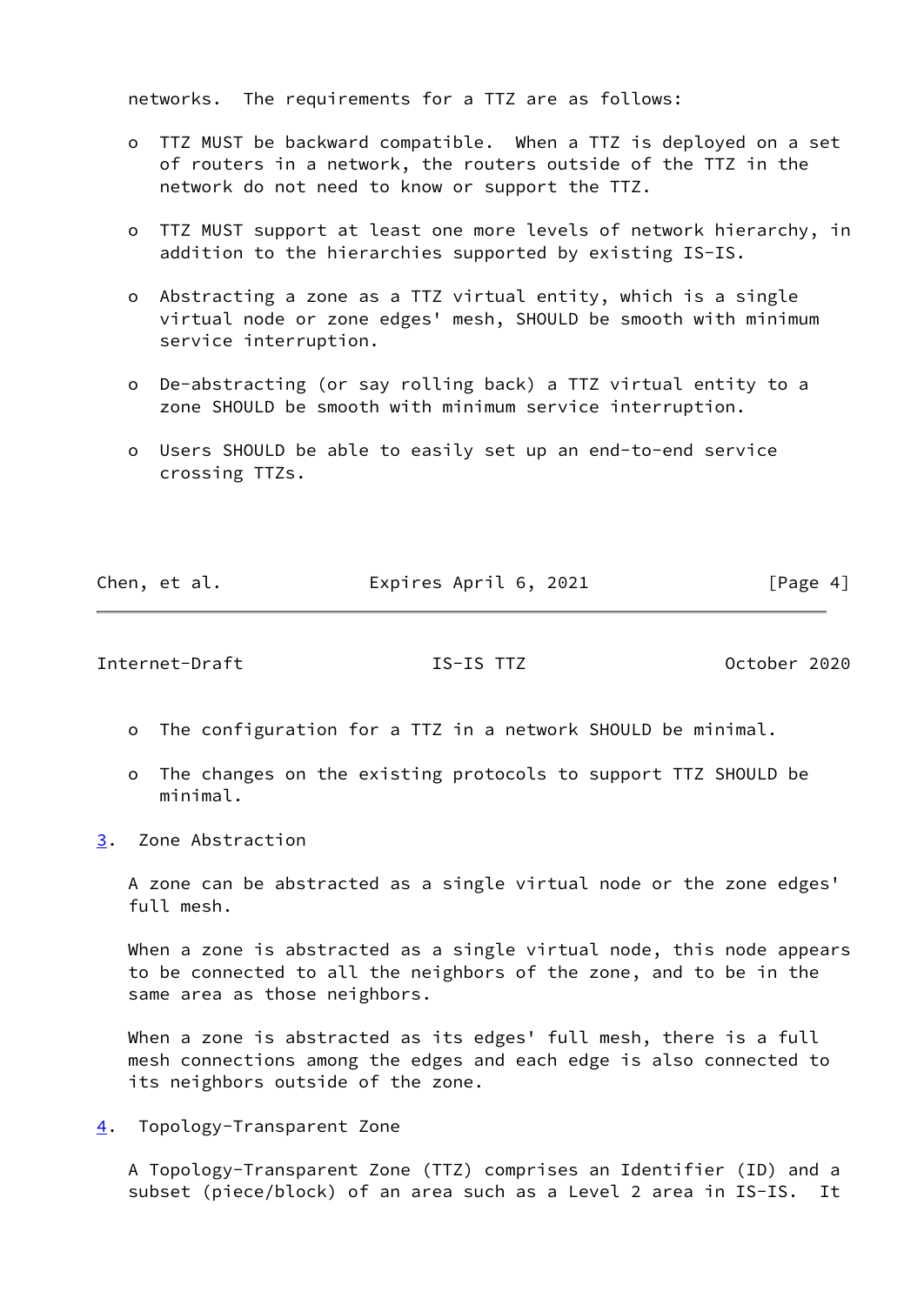is abstracted as a single virtual node or its edges' full mesh. TTZ and zone as well as node and router will be used interchangeably below.

<span id="page-5-0"></span>[4.1](#page-5-0). Zone as a Single Node

 After a zone is abstracted as a single virtual node having a virtual node ID, every node outside of the zone sees a number of links connected to this single node. Each of these links connects a zone neighbor. The link states inside the zone are not advertised to any node outside of the zone. The virtual node ID may be derived from the zone ID.

<span id="page-5-1"></span>[4.1.1](#page-5-1). An Example of Zone as a Single Node

 The figure below shows an example of an area containing a TTZ: TTZ 600.

Chen, et al. **Expires April 6, 2021** [Page 5]

Internet-Draft IS-IS TTZ October 2020

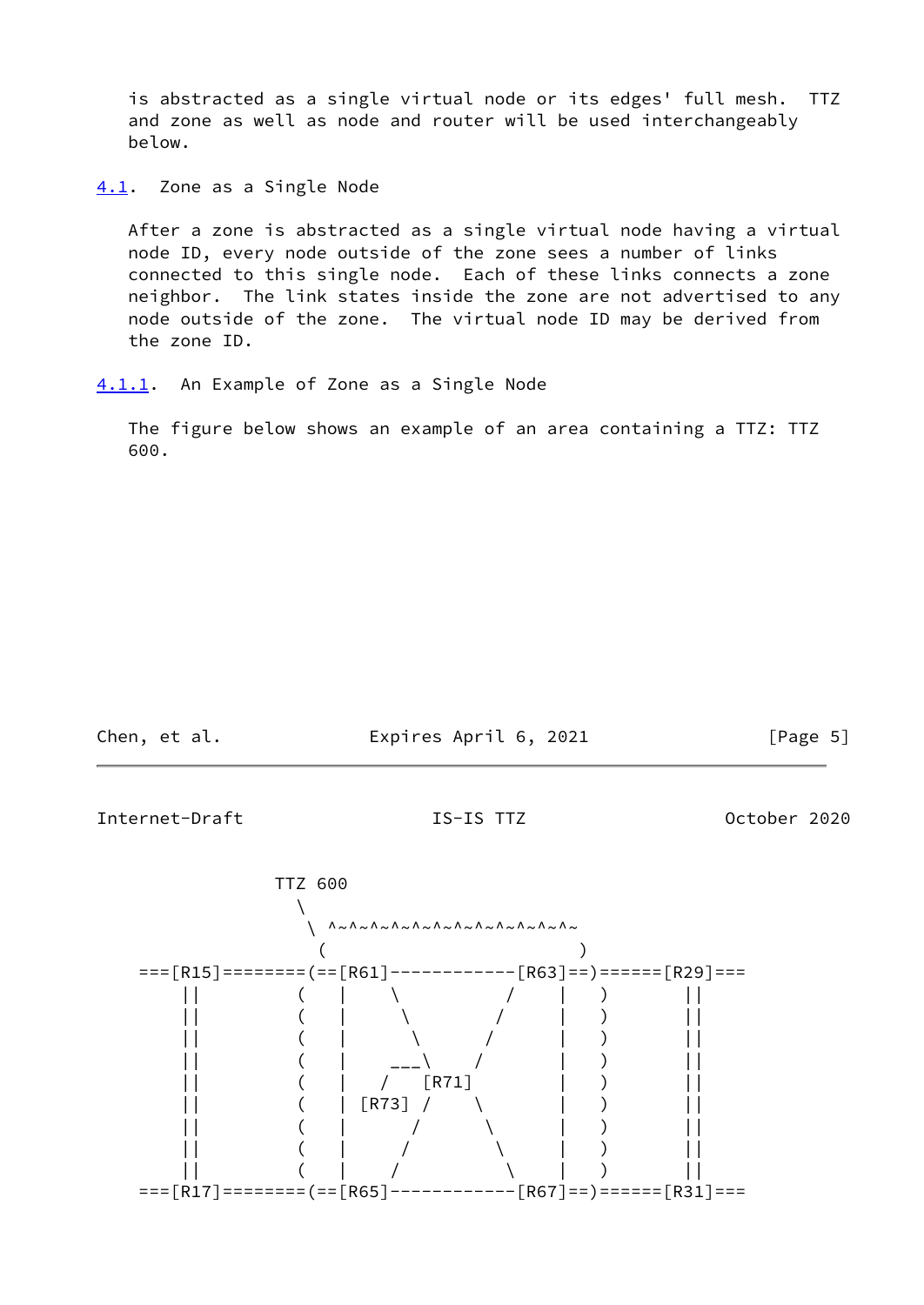

Figure 1: An Example of TTZ 600

 The area comprises routers R15, R17, R23, R25, R29 and R31. It also contains TTZ 600, which comprises routers R61, R63, R65, R67, R71 and R73, and the circuits connecting them.

 There are two types of routers in a TTZ: TTZ internal routers and TTZ edge/border routers. A TTZ internal router is a router inside the TTZ and its adjacent routers are inside the TTZ. A TTZ edge/border router is a router inside the TTZ and has at least one adjacent router that is outside of the TTZ.

 The TTZ in the figure above comprises four TTZ edge/border routers R61, R63, R65 and R67. Each TTZ edge/border router is connected to at least one router outside of the TTZ. For instance, router R61 is a TTZ edge/border router since it is connected to router R15, which is outside of the TTZ.

 In addition, the TTZ comprises two TTZ internal routers R71 and R73. A TTZ internal router is not connected to any router outside of the TTZ. For instance, router R71 is a TTZ internal router since it is not connected to any router outside of the TTZ. It is just connected to routers R61, R63, R65, R67 and R73 inside the TTZ.

| Chen, et al. | Expires April 6, 2021 | [Page 6] |
|--------------|-----------------------|----------|
|              |                       |          |

<span id="page-6-0"></span>Internet-Draft IS-IS TTZ October 2020

 A TTZ MUST hide the information inside the TTZ from the outside. It MUST NOT directly distribute any internal information about the TTZ to a router outside of the TTZ.

 For instance, the TTZ in the figure above MUST NOT send the information about TTZ internal router R71 to any router outside of the TTZ in the routing domain; it MUST NOT send the information about the circuit between TTZ router R61 and R65 to any router outside of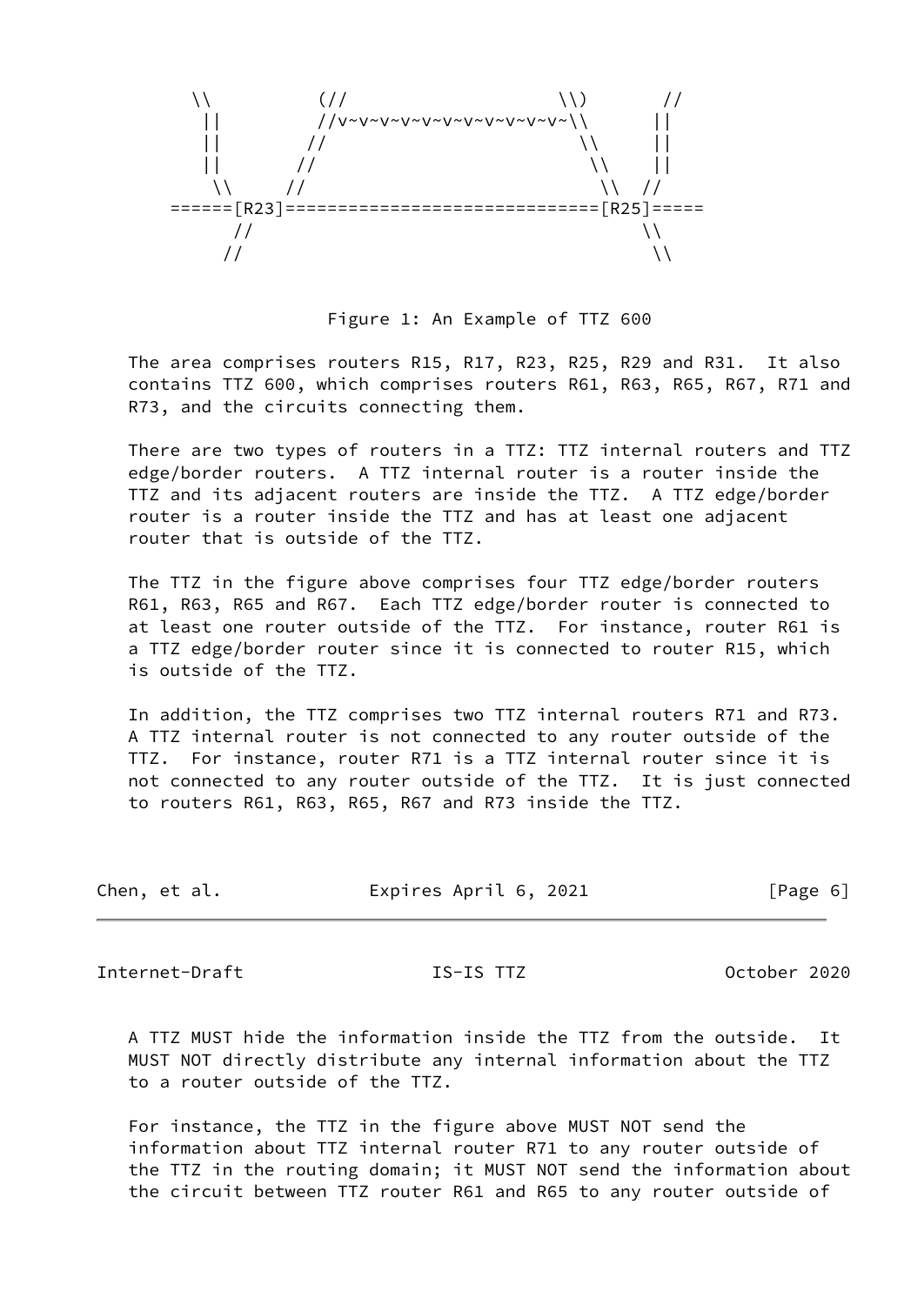the TTZ.

 From a router outside of the TTZ, a TTZ is seen as a single node (refer to the Figure below). For instance, router R15, which is outside of TTZ 600, sees TTZ 600 as a single node Rz, which has normal connections to R15, R29, R17 and R23, R25 and R31.



Figure 2: TTZ 600 as Single Node Rz

<span id="page-7-0"></span>[4.1.2](#page-7-0). Zone Leader Election

 A node in a zone is elected as a leader for the zone, which is the node with the highest priority (and the highest node ID when there are more than one nodes having the same highest priority) in the zone. The leader election mechanism described in

| Chen, et al. | Expires April 6, 2021 | [Page 7] |
|--------------|-----------------------|----------|
|              |                       |          |

<span id="page-7-1"></span>Internet-Draft IS-IS TTZ October 2020

[I-D.ietf-lsr-dynamic-flooding] may be used to elect the leader for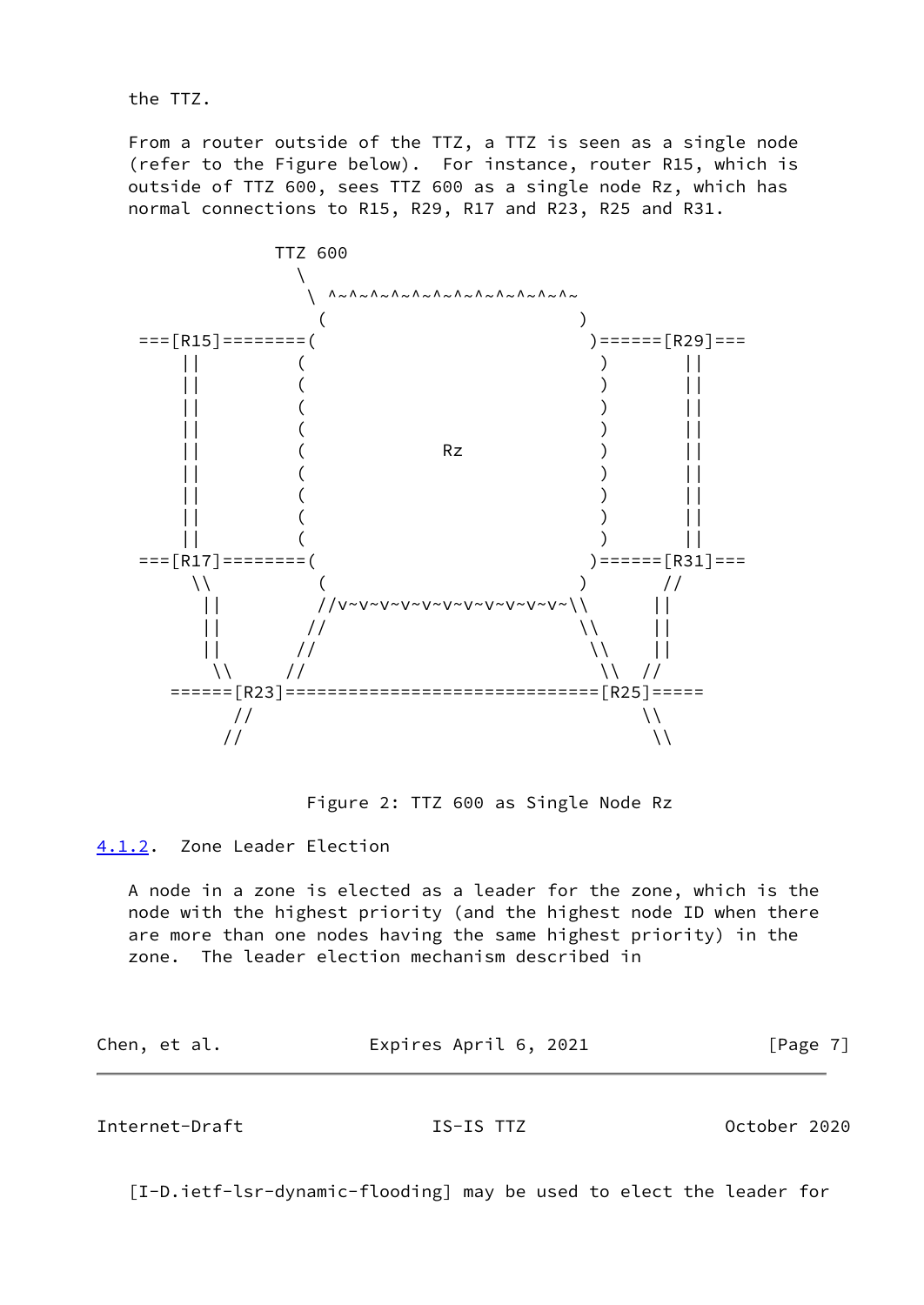the zone.

## <span id="page-8-0"></span>[4.1.3](#page-8-0). LS Generation for Zone as a Single Node

The leader for the zone originates the LS (i.e., set of LSPs) for the zone as a single virtual node and sends it to its neighbors.

 This LS comprises all the adjacencies between the virtual node and the zone neighbors. The System ID of each LSP ID is the ID of the virtual node for the zone. The Source ID or Advertising Node/Router ID is the ID of the virtual node.

 In addition, this LS may contain the IP prefixes such as the loopback IP addresses inside the zone to be accessed by zone external nodes (i.e., nodes outside of the zone). These IP prefixes are included in the IP internal reachability TLV.

<span id="page-8-1"></span>[4.1.4](#page-8-1). Adjacency Establishment

 A zone edge node X, acting as a proxy for the single virtual node for the zone, forms an adjacency between the virtual node and a node Y that is outside of the zone and in node X's area as described below.

For a new adjacency (i.e., no adjacency exists between X and Y):

 Every IS-IS protocol packet, such as Hello, that edge node X originates and sends node Y, uses the virtual node ID as Source ID.

When node X synchronizes its link state database (LSDB) with node Y, it sends Y all the link state information except for the link state belonging to the zone that is hidden from the nodes outside of the zone.

 At the end of the LSDB synchronization, the LS for the zone as a single virtual node is originated by the zone leader and distributed to node Y. This LS contains the adjacencies between the virtual node and all the zone neighbors, including this newly formed zone neighbor Y.

 For an existing adjacency (i.e., an adjacency already exists between X and Y):

 At first, edge node X acting as a proxy for the virtual node creates a new adjacency between the virtual node for the zone and node Y in a normal way. It sends Hellos and other packets containing the virtual node ID as Source ID to node Y. Node Y establishes an adjacency with the virtual node in the normal way.

Chen, et al. **Expires April 6, 2021** [Page 8]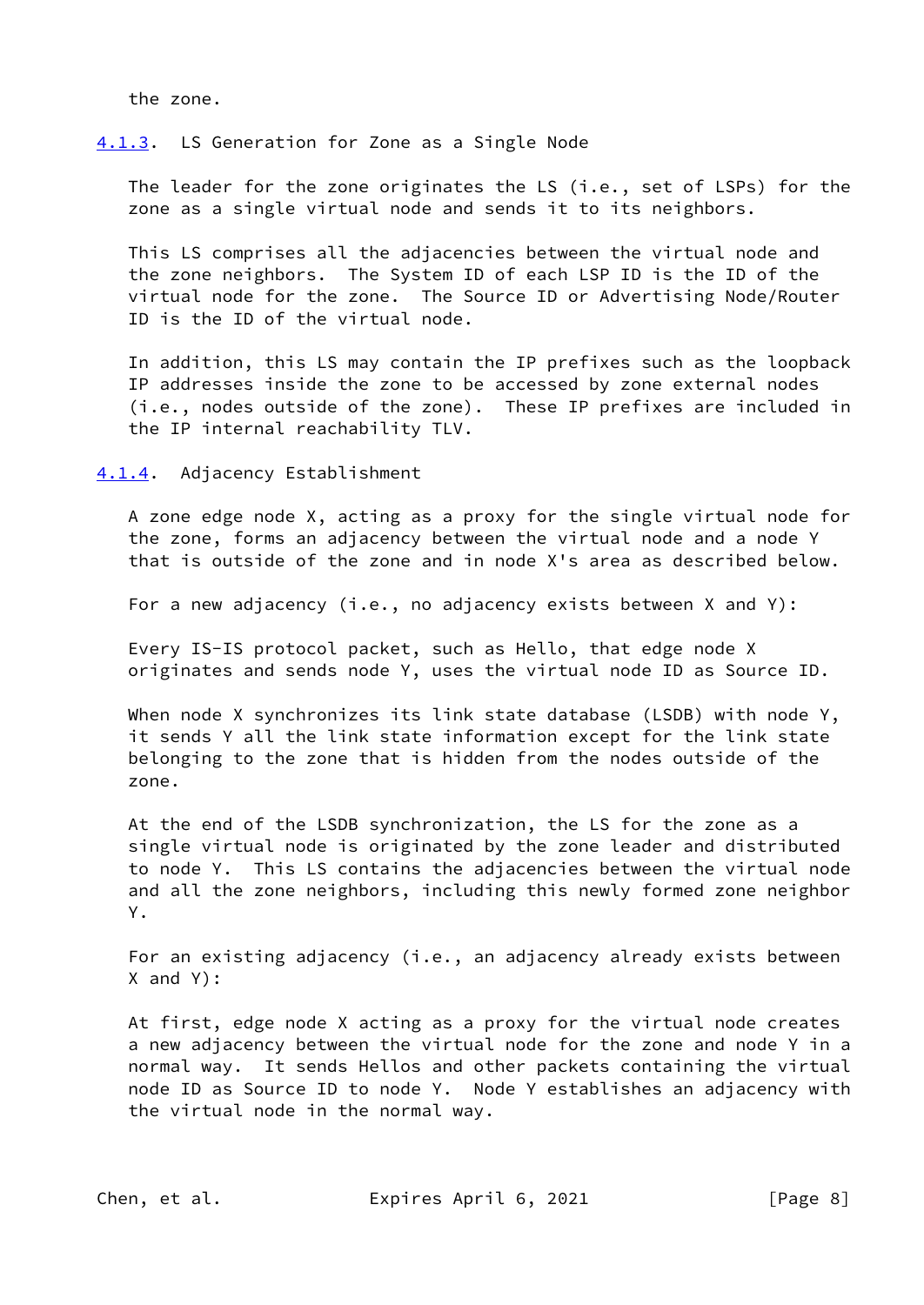<span id="page-9-1"></span> Then, node X terminates the existing adjacency between node X and node Y after the zone has transitioned to be the virtual node. It stops sending Hellos for the adjacency to node Y. Without receiving Hellos from node X for a given time such as hold-timer interval, node Y removes the adjacency to node X. Even though this adjacency terminates, node X keeps the link to node Y in its LS.

 In the case where node Y is not in node X's area, is in the backbone and connected to node X, node X, acting as a proxy for the virtual node, creates a new adjacency between the virtual node and node Y in a normal way and sends the LS for the virtual node to node Y if the zone includes all the nodes in its area.

<span id="page-9-0"></span>[4.1.5](#page-9-0). Computation of Routes

 After a zone is transferred/migrated to a single virtual node, every zone node computes the routes (i.e., shortest paths to the destinations) using the zone topology, the connections between each zone edge and its zone neighbor, and the topology outside of the zone without the virtual node. The metric of a link outside of the zone is one order of magnitude larger than the metric of a link inside the zone.

<span id="page-9-2"></span>[4.2](#page-9-2). Extensions to Protocols

The following TLV is defined in IS-IS.

 o Zone ID TLV: containing a zone ID, a flags field and optional sub- TLVs.

<span id="page-9-3"></span>[4.2.1](#page-9-3). Zone ID TLV

 The format of IS-IS Zone ID TLV is illustrated below. It may be added into an LSP for a zone node.

0 1 2 3 0 1 2 3 4 5 6 7 8 9 0 1 2 3 4 5 6 7 8 9 0 1 2 3 4 5 6 7 8 9 0 1 +-+-+-+-+-+-+-+-+-+-+-+-+-+-+-+-+-+-+-+-+-+-+-+-+-+-+-+-+-+-+-+-+ | Type (TBD1) | Length | Zone ID | +-+-+-+-+-+-+-+-+-+-+-+-+-+-+-+-+-+-+-+-+-+-+-+-+-+-+-+-+-+-+-+-+ Zone ID (Continue) +-+-+-+-+-+-+-+-+-+-+-+-+-+-+-+-+-+-+-+-+-+-+-+-+-+-+-+-+-+-+-+-+ RESV |E| OP | Sub TLVs | +-+-+-+-+-+-+-+-+-+-+-+-+-+-+-+-+ + ~ ~ +-+-+-+-+-+-+-+-+-+-+-+-+-+-+-+-+-+-+-+-+-+-+-+-+-+-+-+-+-+-+-+-+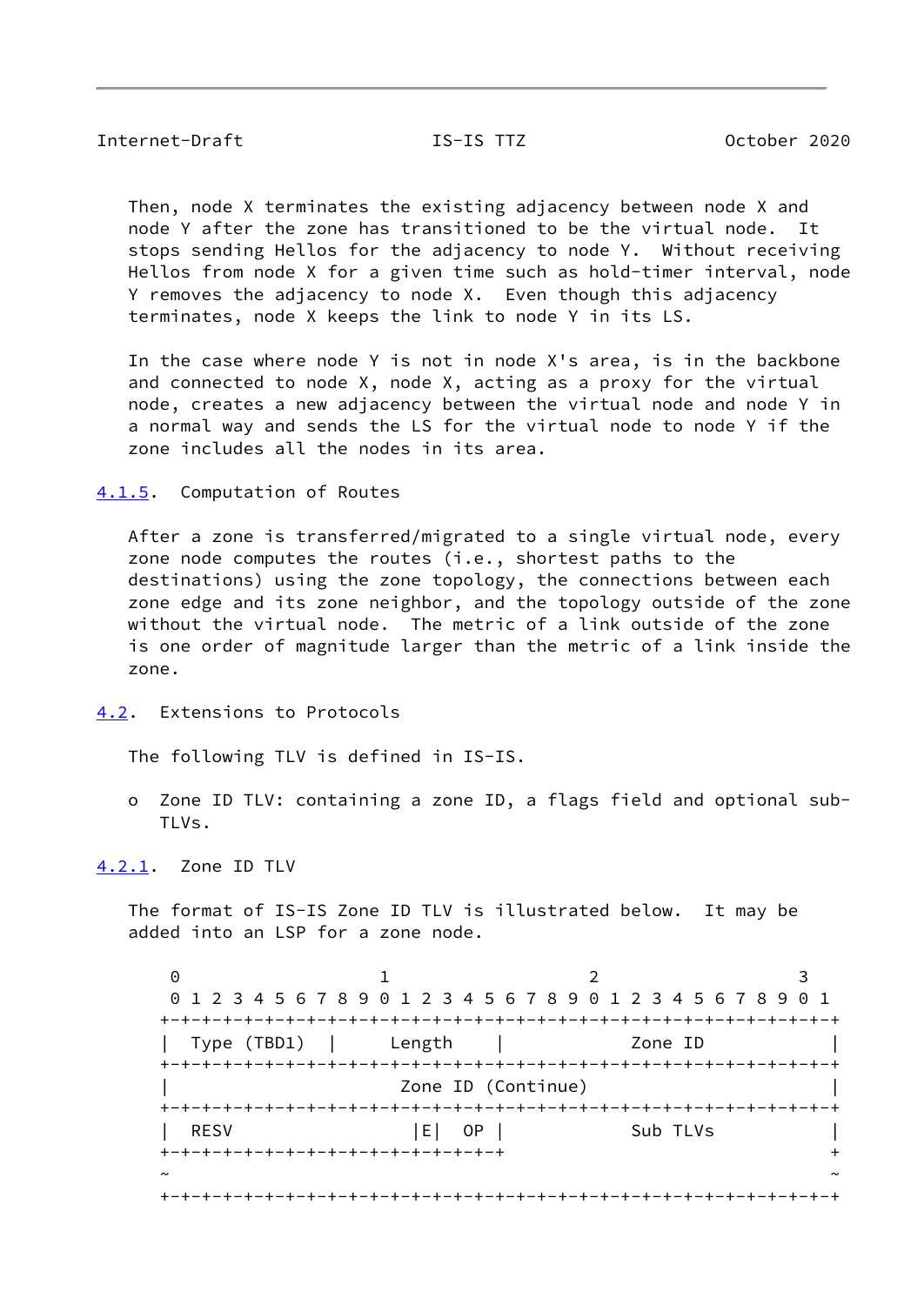Chen, et al. **Expires April 6, 2021** [Page 9]

Internet-Draft IS-IS TTZ October 2020

Type (1 byte): TBD1.

 Length (1 byte): Its value is variable with a minimum of 8. A value larger than 8 means that sub-TLVs are present. If length is less than 8, the TLV MUST be ignored.

Zone ID (6 bytes): It is the identifier (ID) of a zone.

 Flags field (16 bits): one flag bit E, OP of 3 bits, and a reserved subfield are as follows:

 RESV: Reserved. MUST be send as zero and ignored on receipt.  $E = 1$ : Indicating a node is a zone edge node  $E = 0$ : Indicating a node is a zone internal node

When a Zone ID is configured on a zone node (refer to  $Section 6.1$ ), the node updates its LSP by adding an IS-IS Zone ID TLV with the Zone ID. If it is a zone internal node, the TLV has its flag  $E = 0$ ; otherwise (i.e., it is a zone edge node) the TLV has its flag  $E = 1$  and may include a Zone ISN Sub TLV containing the zone links configured. Every link of a zone internal node is a zone link. If every link of a zone edge node is a zone link, the TLV with  $E = 1$ does not include any Zone ISN Sub TLV; otherwise (i.e., some of its links are zone links), it includes the Zone ISN Sub TLV containing the zone links.

| OP Value | Meaning (Operation)                                                |
|----------|--------------------------------------------------------------------|
|          | 0x001 (T): Advertising Zone Topology Information for Migration     |
|          | 0x010 (M): Migrating Zone to a Virtual Entity such as Virtual Node |
|          | 0x011 (N): Advertising Normal Topology Information for Rollback    |
|          | 0x100 (R): Rolling Back from the Virtual Entity                    |

 The value of OP indicates one of the four operations above. When any of the other values is received, the TLV MUST be ignored.

When a zone node, such as the zone leader, receives a command via management, such as a CLI command, to advertise zone information for migration, or determines to advertise, it sets OP = T (i.e., 0x001) in the Zone ID TLV of its LSP. When a zone node receives a command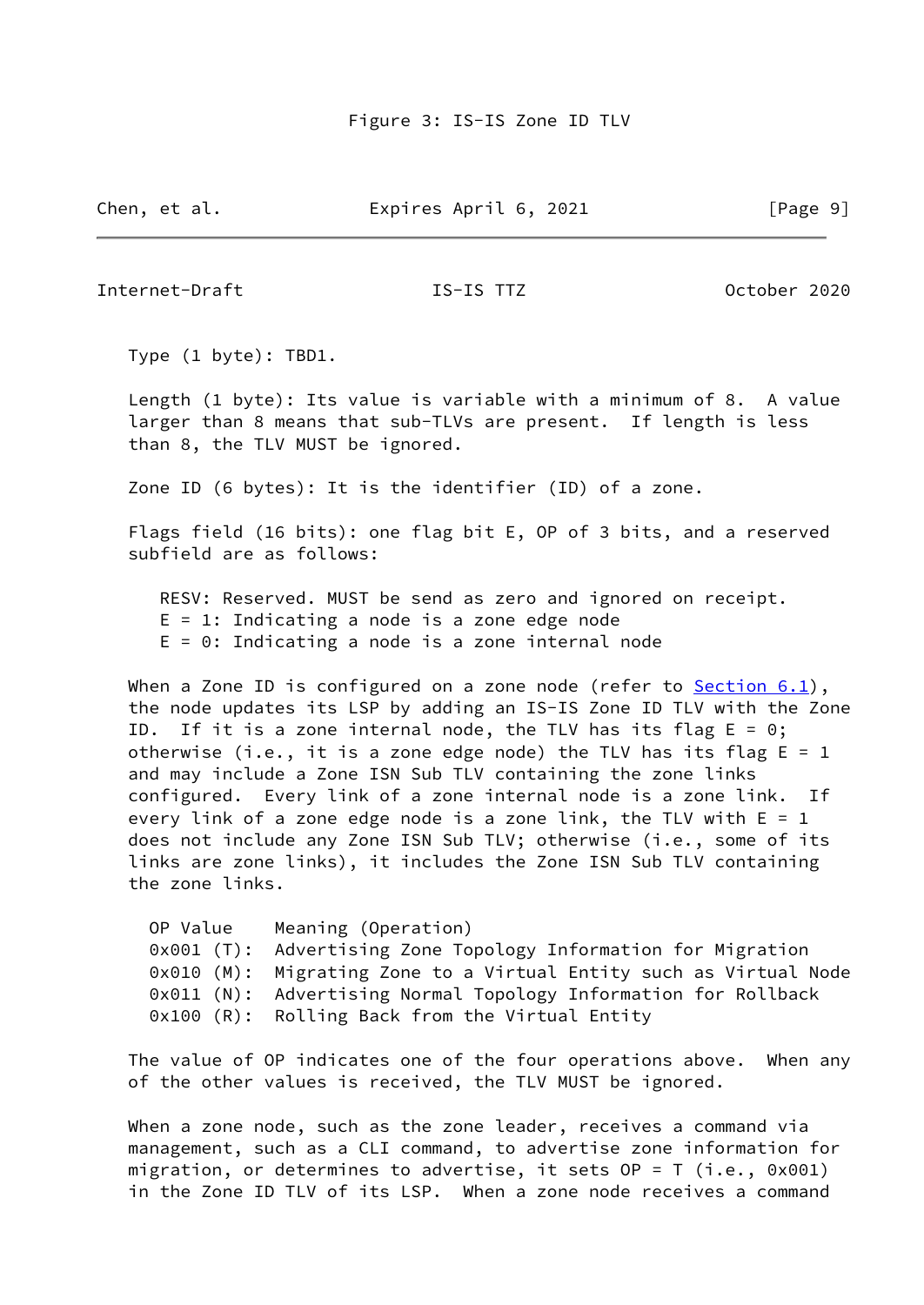to migrate zone to a virtual entity, or determines to migrate, it sets OP = M (i.e., 0x010) in the Zone ID TLV of its LSP. When a zone node receives a command to advertise Normal topology information for roll back, it sets OP = N (i.e., 0x011) in the Zone ID TLV of its LSP. When a zone node receives a command to roll back or determines to roll back, it sets OP = R (i.e., 0x100) in the Zone ID TLV of its LSP.

Chen, et al. **Expires April 6, 2021** [Page 10]

# <span id="page-11-0"></span>Internet-Draft IS-IS TTZ October 2020

 Two new sub-TLVs are defined, which may be added to an IS-IS Zone ID TLV. One is the Zone IS Neighbor sub-TLV, or Zone ISN sub-TLV for short. The other is the Zone ES Neighbor sub-TLV, or Zone ESN sub- TLV for short. A Zone ISN sub-TLV contains the information about a number of IS neighbors in the zone connected to a zone edge node. It has the format below.

0 1 2 3 0 1 2 3 4 5 6 7 8 9 0 1 2 3 4 5 6 7 8 9 0 1 2 3 4 5 6 7 8 9 0 1 +-+-+-+-+-+-+-+-+-+-+-+-+-+-+-+-+-+-+-+-+-+-+-+-+-+-+-+-+-+-+-+-+ | Type (TBD) | Length | Neighbor ID(i) | +-+-+-+-+-+-+-+-+-+-+-+-+-+-+-+-+ + | | + +-----------------------------------------------+ Metric (i) +-+-+-+-+-+-+-+-+-+-+-+-+-+-+-+-+-+-+-+-+-+-+-+-+-+-+-+-+-+-+-+-+ ~ ~ +-+-+-+-+-+-+-+-+-+-+-+-+-+-+-+-+-+-+-+-+-+-+-+-+-+-+-+-+-+-+-+-+

Figure 4: Zone ISN Sub TLV

 A Zone ISN Sub TLV has 1 byte of Type, 1 byte of Length of n\*(IDLength + 3), which is followed by n tuples of Neighbor ID and Metric.

 A Zone ESN sub-TLV contains the information about a number of ES neighbors in the zone connected to a zone edge node. It has the format below.

0 1 2 3 0 1 2 3 4 5 6 7 8 9 0 1 2 3 4 5 6 7 8 9 0 1 2 3 4 5 6 7 8 9 0 1 +-+-+-+-+-+-+-+-+-+-+-+-+-+-+-+-+-+-+-+-+-+-+-+-+-+-+-+-+-+-+-+-+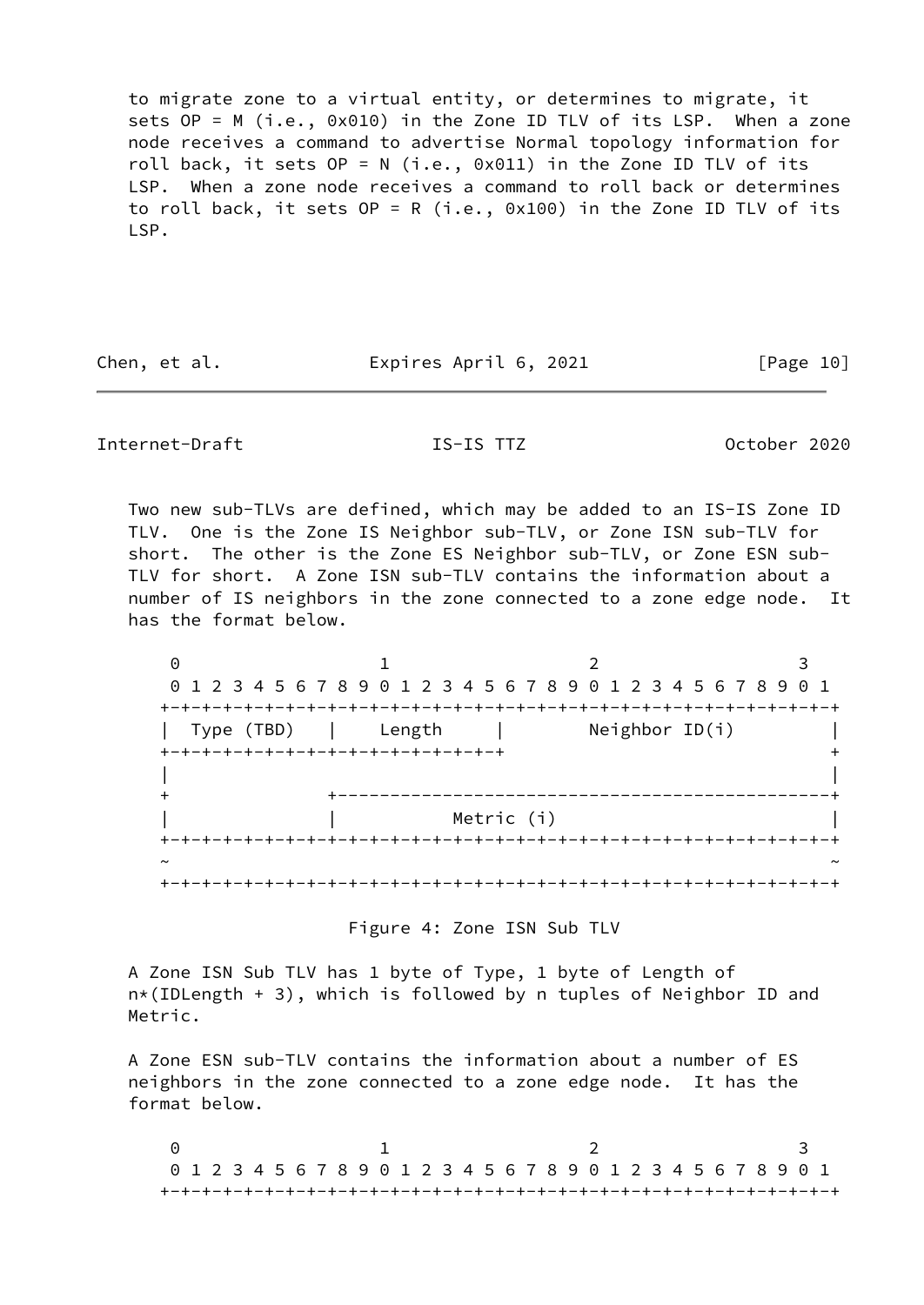

Figure 5: Zone ESN Sub TLV

<span id="page-12-0"></span>[4.3](#page-12-0). Zone as Edges Full Mesh

Chen, et al. **Expires April 6, 2021** [Page 11]

<span id="page-12-2"></span>Internet-Draft IS-IS TTZ October 2020

<span id="page-12-1"></span>[4.3.1](#page-12-1). Updating LSPs for Zone as Edges' Mesh

 For every zone edge node, it updates its LSP in three steps and floods the LSP to all its neighbors.

 At first, it adds each of the other zone edge nodes as an IS neighbor into the Intermediate System Neighbors TLV in its LSP after it receives an LSP containing an IS-IS Zone ID TLV with OP = M or a command activating migration zone to an abstracted entity. The metric to the neighbor is the metric of the shortest path to the edge node within the zone.

 In addition, it adds an IP internal reachability TLV into its LSP. The TLV contains a number of IP prefixes in the zone to be reachable from outside of the zone.

 And then it removes the IS neighbors corresponding to the IS neighbors in the Zone ID TLV (i.e., in the Zone ISN sub TLV) from Intermediate System Neighbors TLV in its LSP, and the ES neighbors corresponding to the ES neighbors in the Zone ID TLV (i.e., in the Zone ESN sub TLV) from End System Neighbors TLV in the LSP. This SHOULD be done after it receives the LSPs for virtualizing zone from the other zone edges for a given time.

<span id="page-12-3"></span>[4.4](#page-12-3). Advertisement of LSPs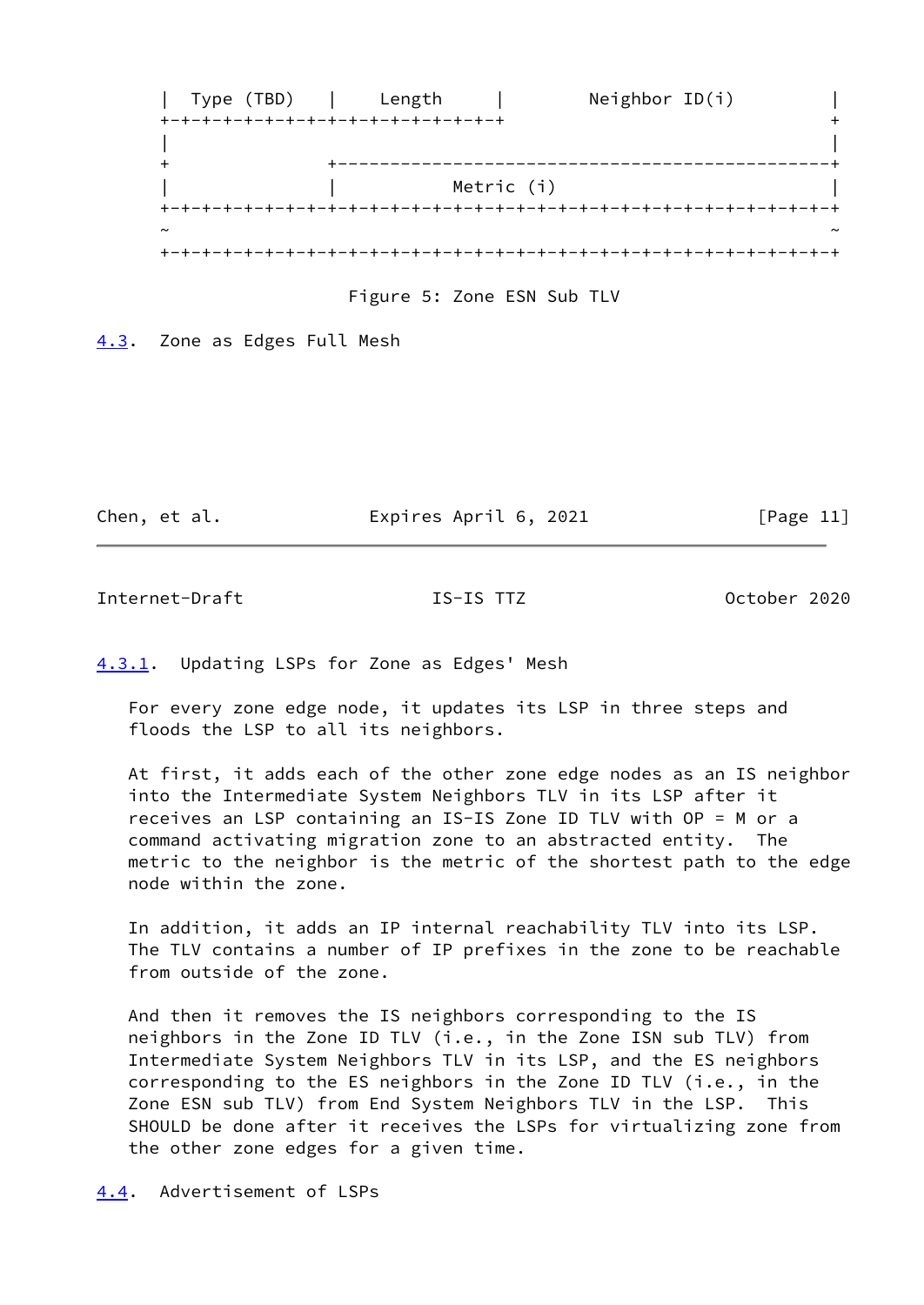LSPs can be divided into a couple of classes according to their Advertisements. The first class of LSPs is advertised within a zone. The second is advertised through a zone.

<span id="page-13-0"></span>[4.4.1](#page-13-0). Advertisement of LSPs within Zone

 Any LSP about a link state in a zone is advertised only within the zone. It is not advertised to any router outside of the zone. For example, a LSP generated for a zone internal node is advertised only within the zone.

 Any LSP generated for a broadcast network in a zone is advertised only within the zone. It is not advertised outside of the zone.

 After migrating to a zone as a single virtual node or edges' full mesh, every zone edge MUST NOT advertise any LSP belonging to the zone or any information in a LSP belonging to the zone to any node outside of the zone. The zone edge determines whether an LSP is about a zone internal link state by checking if the originating node of the LSP is a zone internal node.

| Chen, et al. | Expires April 6, 2021 | [Page 12] |
|--------------|-----------------------|-----------|
|              |                       |           |

<span id="page-13-2"></span>Internet-Draft IS-IS TTZ October 2020

 For any LSP originated by a node within the zone, every zone edge node MUST NOT advertise it to any node outside of the zone.

<span id="page-13-1"></span>[4.4.2](#page-13-1). Advertisement of LSPs through Zone

 Any LSP about a link state outside of a zone received by a zone edge is advertised using the zone as transit. For example, when a zone edge node receives an LSP from a node outside of the zone, it floods the LSP to its neighbors both inside and outside of the zone.

 The nodes in the zone continue to flood the LSP. When another zone edge receives the LSP, it floods the LSP to its neighbors both inside and outside of the zone.

<span id="page-13-3"></span>[5](#page-13-3). Seamless Migration

 This section presents the seamless migration between a zone and its single virtual node.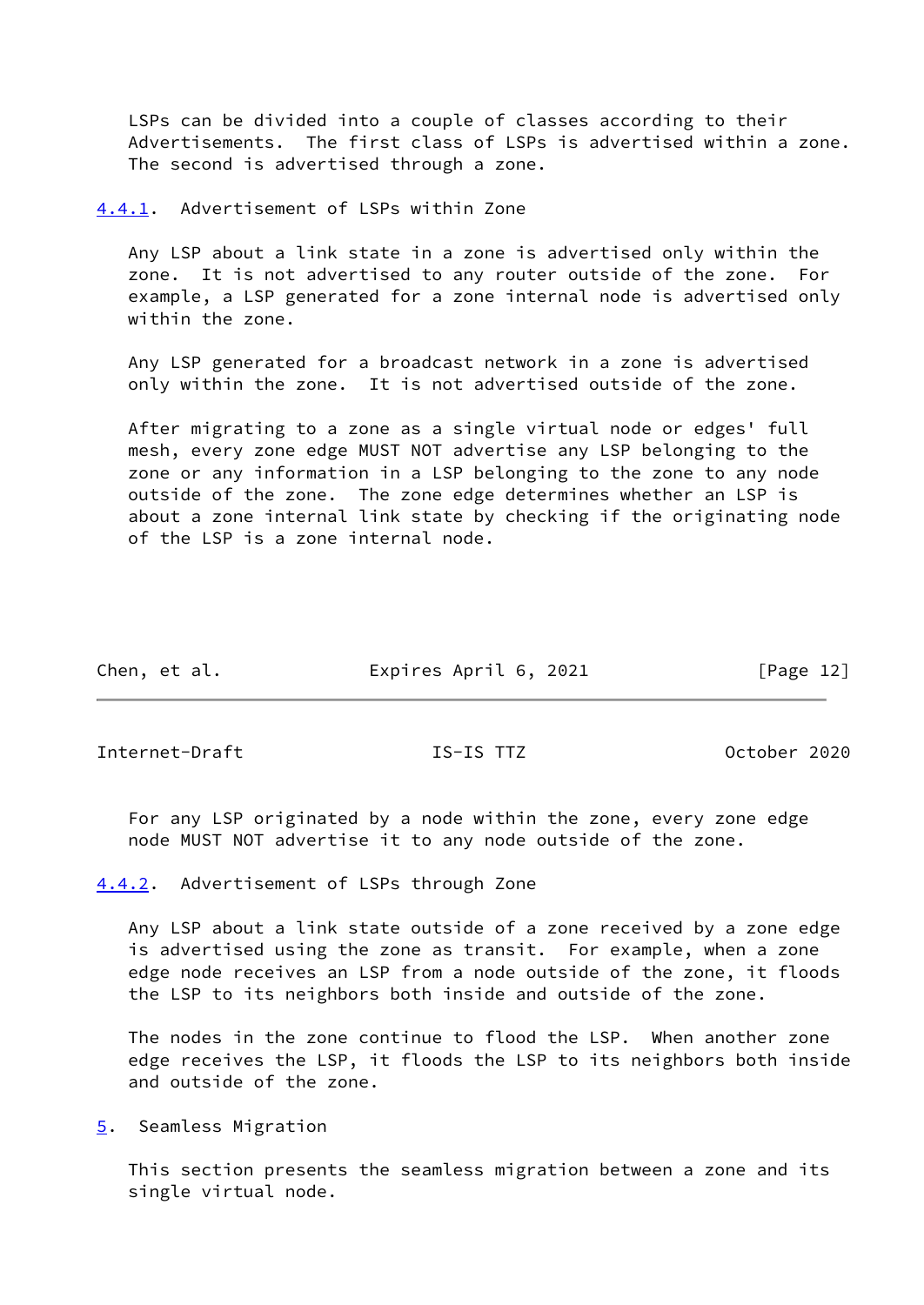### <span id="page-14-0"></span>[5.1](#page-14-0). Transfer Zone to a Single Node

 Transferring a zone to a single virtual node smoothly takes a few steps or stages.

 At first, a user configures the zone on every node of the zone (refer to [Section 6.1](#page-16-1)). Every zone node updates its LSP by including a Zone ID TLV. For a zone edge node, the TLV has the Zone ID configured, its flag E = 1 and a Zone ISN Sub TLV containing the zone links configured. For a zone internal node, the TLV has the Zone ID configured and its flag  $E = 0$ .

 Second, after finishing the configuration of the zone, a user may issue a command, such as a CLI command, on a zone node, such as the zone leader, to trigger transferring the zone to the single virtual node. When the node receives the command, it updates its LSP by setting OP = T in its Zone ID TLV, which is distributed to every zone node. After receiving the Zone ID TLV with OP = T, every zone edge node, acting as a proxy of the virtual node, establishes a new adjacency between the virtual node and each of its zone neighbor nodes.

 The command may be replaced by the determination made by a zone node, such as the zone leader. After determining that the configuration of the zone is finished for a given time such as 10 seconds, it updates its LSP by setting OP = T in its Zone ID TLV. The configuration is complete if every zone link configured is bidirectional. For every zone internal node configured with the Zone ID, there is an LSP containing its Zone ID TLV with  $E = 0$  in the LSDB, which indicates

Chen, et al. **Expires April 6, 2021** [Page 13]

<span id="page-14-1"></span>Internet-Draft IS-IS TTZ October 2020

 that each link from the node (one direction) is a zone link. For every zone edge node, each of its zone links configured from the edge node (one direction) is included in its LSP containing its Zone ID TLV with E = 1 and Zone ISN Sub TLV in the LSDB.

 Third, after receiving the updated LSPs from all the zone neighbor nodes, the zone leader checks if all the new adjacencies between the virtual node and the zone neighbor nodes have been established. If so, it originates an LS for the virtual node and updates its LSP (i.e., the LSP for itself zone leader) by setting OP = M in its Zone ID TLV, which is distributed to every zone node.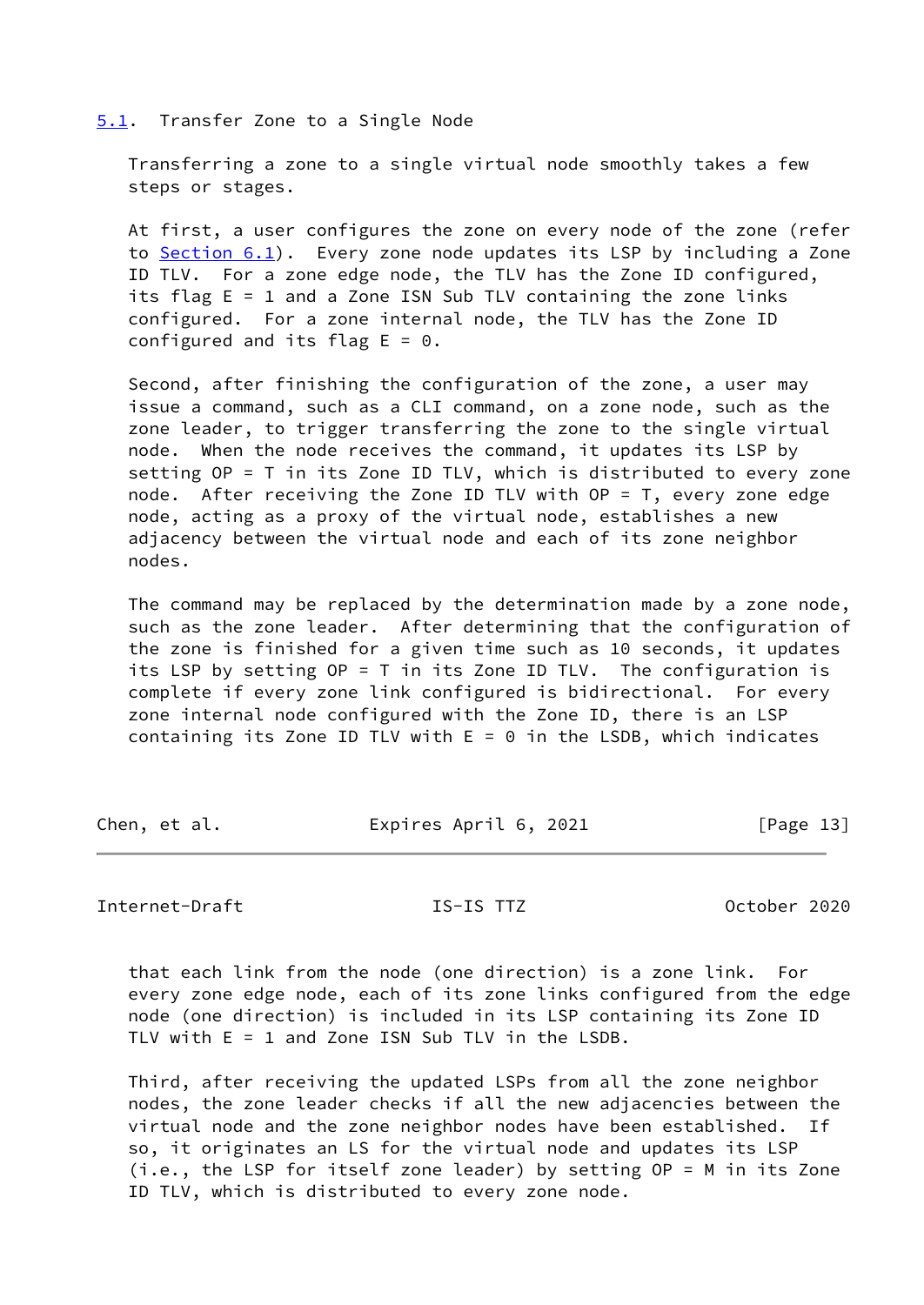After receiving the Zone ID TLV with  $OP = M$ , every zone node migrates to zone as virtual node. Every zone edge node does not send any LS inside the zone to any zone neighbors. It advertises its LSP without any zone links to the nodes outside of the zone or purges its LSP outside of the zone, terminates its adjacency to each of its zone neighbors, but contains the adjacency in its LSP that is distributed within the zone. Every zone node computes the routes according to [Section 4.1.5](#page-9-0).

## <span id="page-15-0"></span>[5.2](#page-15-0). Roll Back from Zone as a Single Node

 After abstracting a zone to a single virtual node, we may want to roll back the node to the zone smoothly in some cases. The process of rolling back has a few steps or stages.

 At first, a user issues a command, such as a CLI command, on a zone node, such as the zone leader, to start (or prepare) for roll back. When receiving the command, the node updates its LSP by setting  $OP =$  N in its Zone ID TLV, which will be distributed to every node in the zone. After receiving the Zone ID TLV with OP = N, every zone edge node establishes a normal adjacency between the edge node and each of its zone neighbor nodes, and advertises the link state of the zone over the adjacency if it crosses the adjacency, but holds off its LSP containing the normal adjacency.

 Second, a user may issue a command, such as a CLI command, on a zone node, such as the zone leader, to roll back from the virtual node to the zone if the following conditions are met.

 Condition 1: All the normal adjacencies between every zone edge node and each of its zone neighbor nodes have been established.

 Condition 2: All the link state about the zone that is supposed to be advertised outside of the zone has been advertised.

| Chen, et al. | Expires April 6, 2021 | [Page 14] |
|--------------|-----------------------|-----------|
|              |                       |           |

<span id="page-15-1"></span>Internet-Draft IS-IS TTZ October 2020

 After receiving the command, the node updates its LSP by setting OP = R in its Zone ID TLV, which is distributed to every zone node. After receiving the Zone ID TLV with  $OP = R$ ,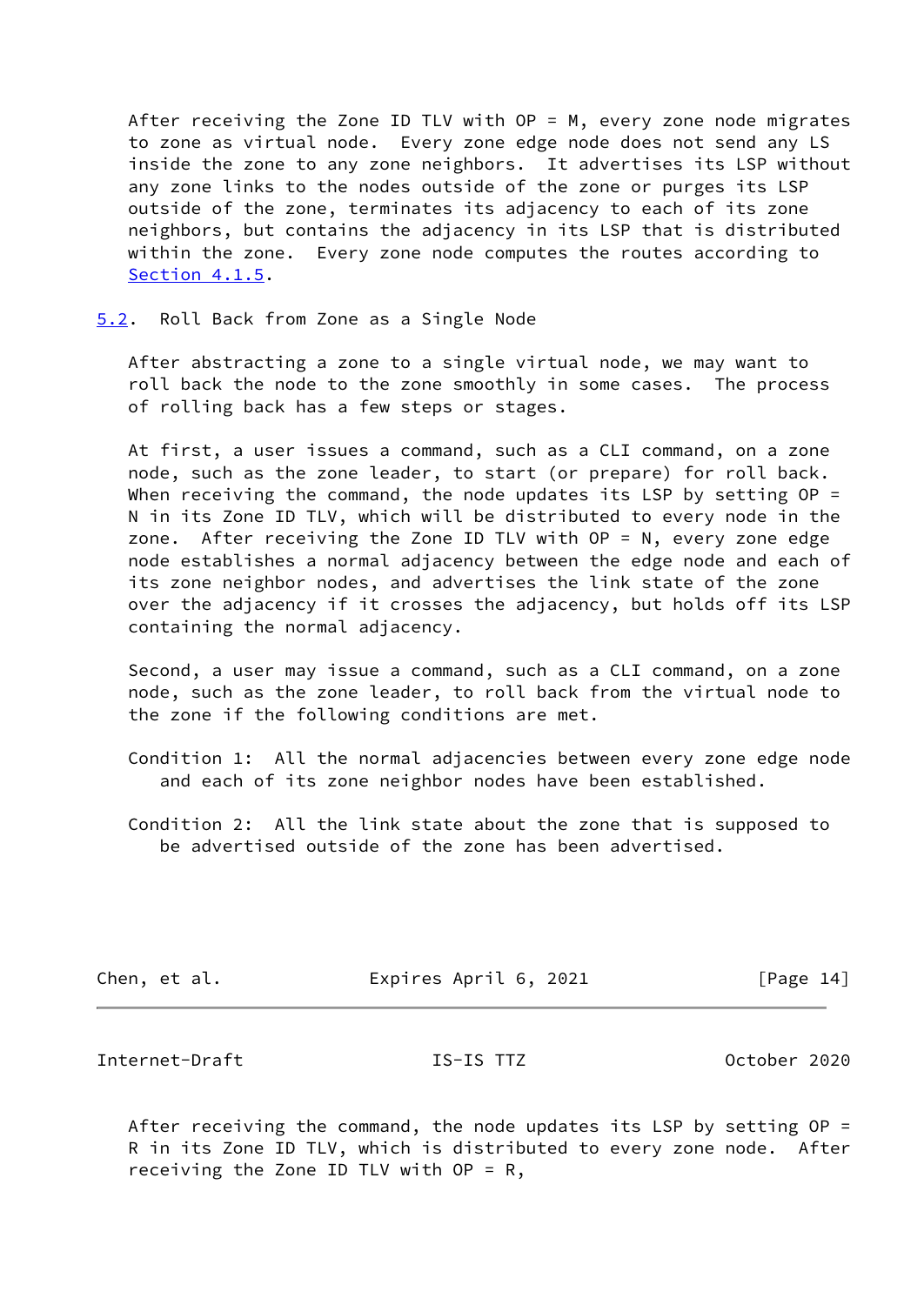- o every zone edge node, acting as a proxy of the virtual node, terminates the adjacency between the virtual node and each of its zone neighbor nodes and advertises its LSP containing the normal adjacencies between it and each of its zone neighbor nodes;
- o The zone leader purges the LS for the virtual node abstracted from the zone; and
- o Every zone node rolls back to normal.

 The command may be replaced by the determination made by a zone node, such as the zone leader. After determining that all the conditions are met, it updates its LSP by setting OP = R in its Zone ID TLV, which is distributed to every zone node.

 Condition 1 is met if it has its LSDB containing the link from each zone neighbor node to its zone edge node. That is that for every link from a zone neighbor node to the virtual node in the LSDB, there is a corresponding link from the zone neighbor to a zone edge node.

 Condition 2 is met after Condition 1 has been met for a given time, such as maximum LSP advertisement time (MaxLSPAdvTime) crossing a network. We may assume that MaxLSPAdvTime is 5 seconds.

- <span id="page-16-0"></span>[6](#page-16-0). Operations
- <span id="page-16-1"></span>[6.1](#page-16-1). Configuring Zone

 In general, a zone is a subset of an area and has a zone ID. It consists of some zone internal nodes and zone edge nodes. To configure it, a user configures this zone ID on every zone internal node and on every zone link of each zone edge node.

 A node configured with the zone ID has all its links to be the zone links. The zone internal nodes and all their links plus the zone edge nodes and their zone links constitute the zone.

 In a special case, a zone is an entire area and has a zone ID. All the links in the area are the zone links of the zone. To configure this zone, a user configures the zone ID on every zone node.

Chen, et al. **Expires April 6, 2021** [Page 15]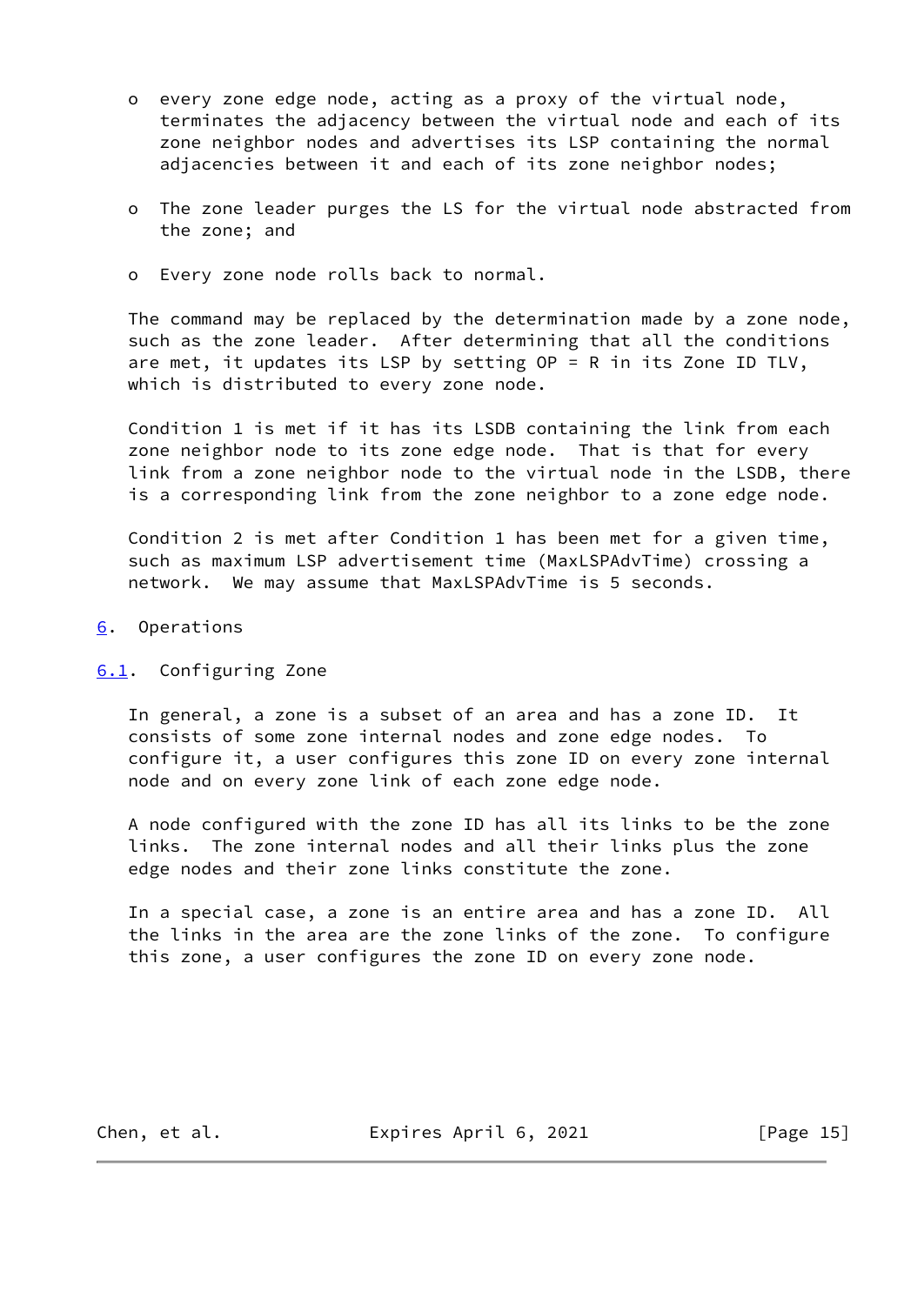### <span id="page-17-1"></span><span id="page-17-0"></span>[6.2](#page-17-0). Transferring Zone to Node

 Transferring a zone to a single virtual node smoothly may take a few steps or stages.

At first, a user configures the zone on every node of the zone.

 After finishing the configuration of the zone, the user may issue a command, such as a CLI command, on a zone node, such as the zone leader, to trigger transferring the zone to the node. When receiving the command, the node distributes it to every zone node. After receiving it, every zone edge node, acting as a proxy of the virtual node, establishes a new adjacency between the virtual node and each of its zone neighbor nodes.

 If automatic transferring zone to node is enabled, the user does not need to issue the command. A zone node, such as the zone leader, will distribute the "command" to every zone node after determining that the configuration of the zone has been finished.

 Then, all the zone nodes, including the zone leader, zone edge nodes and zone internal nodes, work together to make the zone to appear as a single virtual node smoothly in a couple of steps.

<span id="page-17-2"></span>[6.3](#page-17-2). Rolling back Node to Zone

 After abstracting a zone to a single virtual node, we may want to roll back the node to the zone smoothly in some cases. The process of rolling back has a few steps or stages.

 At first, a user issues a command, such as a CLI command, on a zone node, such as the zone leader, to start (or prepare) for roll back. When receiving the command, the node distributes it to every node in the zone. After receiving it, every zone edge node establishes a normal adjacency between the edge node and each of its zone neighbor nodes, and advertises the link state of the zone over the adjacency if it crosses the adjacency, but holds off its LSP containing the normal adjacency.

 Second, a user may issue a command, such as a CLI command, on a zone node, such as the zone leader, to roll back from the virtual node to the zone if it is ready for roll back.

 After receiving the command, the node distributes it to every node in the zone. After receiving it, all the zone nodes work together to roll back from the virtual node to the zone.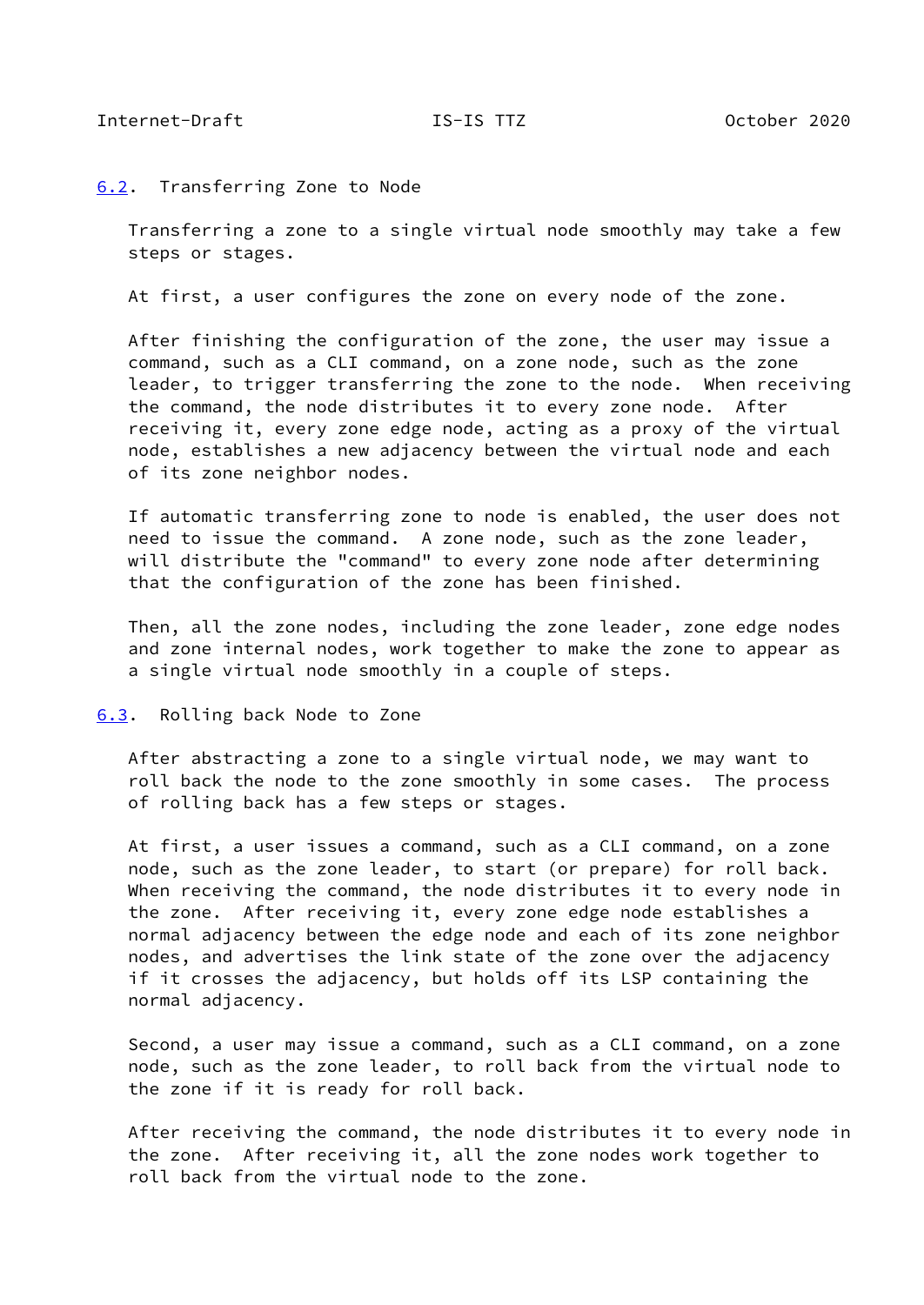# <span id="page-18-1"></span>Internet-Draft IS-IS TTZ October 2020

 If automatic roll back Node to Zone is enabled, the user does not need to issue the command. A zone node, such as the zone leader, will distribute the "command" to every zone node after determining that it is ready for roll back.

<span id="page-18-0"></span>[7](#page-18-0). Security Considerations

 The mechanism described in this document does not raise any new security issues for the IS-IS protocols.

<span id="page-18-2"></span>[8](#page-18-2). IANA Considerations

 Under the registry name "IS-IS TLV Codepoints", IANA is requested to assign a new registry type for Zone ID as follows:

| TLV Type | TLV Name | reference     |
|----------|----------|---------------|
| TBD1     | Zone ID  | This document |

 IANA is requested to create a new sub-registry "Adjacent Node ID Sub- TLVs" on the IANA IS-IS TLV Codepoints web page as follows:

| <b>Type</b> | Name     | reference     |  |  |  |  |  |
|-------------|----------|---------------|--|--|--|--|--|
| ∩           | Reserved |               |  |  |  |  |  |
|             | Zone ISN | This document |  |  |  |  |  |
|             | Zone ESN | This document |  |  |  |  |  |
| $3 - 255$   |          | Unassigned    |  |  |  |  |  |

<span id="page-18-3"></span>[9](#page-18-3). Contributors

Alvaro Retana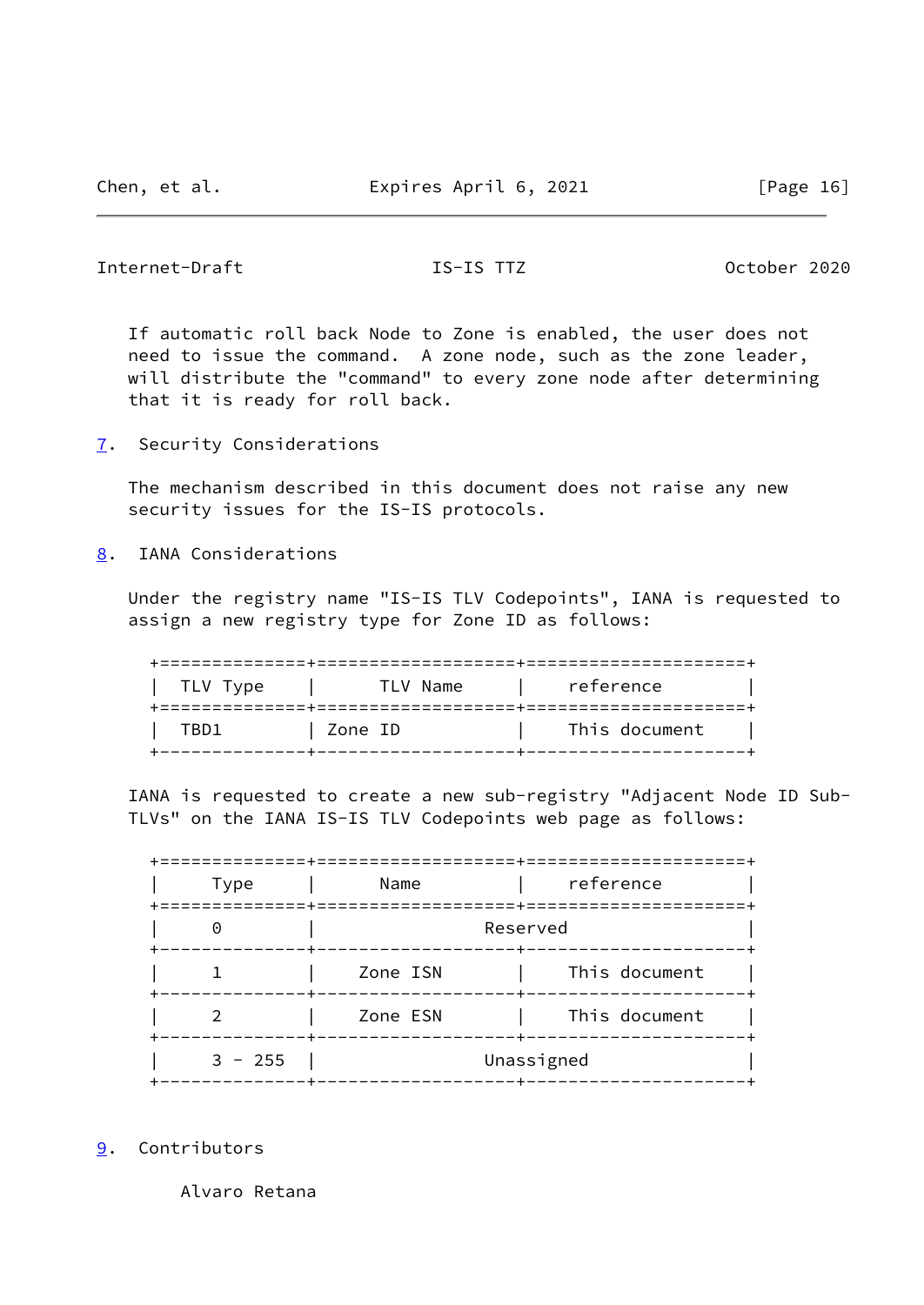Futurewei Raleigh, NC USA

Email: alvaro.retana@futurewei.com

Chen, et al. **Expires April 6, 2021** [Page 17]

<span id="page-19-1"></span>Internet-Draft IS-IS TTZ October 2020

<span id="page-19-0"></span>[10.](#page-19-0) Acknowledgement

 The authors would like to thank Acee Lindem, Abhay Roy, Christian Hopps, Dean Cheng, Russ White, Tony Przygienda, Wenhu Lu, Lin Han, Donald Eastlake, Tony Li, Robert Raszuk, Padmadevi Pillay Esnault, and Yang Yu for their valuable comments on TTZ.

- <span id="page-19-2"></span>[11.](#page-19-2) References
- <span id="page-19-3"></span>[11.1](#page-19-3). Normative References
	- [I-D.ietf-lsr-dynamic-flooding]

 Li, T., Psenak, P., Ginsberg, L., Chen, H., Przygienda, T., Cooper, D., Jalil, L., Dontula, S., and G. Mishra, "Dynamic Flooding on Dense Graphs", [draft-ietf-lsr](https://datatracker.ietf.org/doc/pdf/draft-ietf-lsr-dynamic-flooding-07) [dynamic-flooding-07](https://datatracker.ietf.org/doc/pdf/draft-ietf-lsr-dynamic-flooding-07) (work in progress), June 2020.

[I-D.ietf-spring-segment-routing]

 Filsfils, C., Previdi, S., Ginsberg, L., Decraene, B., Litkowski, S., and R. Shakir, "Segment Routing Architecture", [draft-ietf-spring-segment-routing-15](https://datatracker.ietf.org/doc/pdf/draft-ietf-spring-segment-routing-15) (work in progress), January 2018.

[ISO10589]

 International Organization for Standardization, "Intermediate System to Intermediate System Intra-Domain Routing Exchange Protocol for use in Conjunction with the Protocol for Providing the Connectionless-mode Network Service (ISO 8473)", ISO/IEC 10589:2002, Nov. 2002.

 [RFC1195] Callon, R., "Use of OSI IS-IS for routing in TCP/IP and dual environments", [RFC 1195,](https://datatracker.ietf.org/doc/pdf/rfc1195) DOI 10.17487/RFC1195, December 1990, <<https://www.rfc-editor.org/info/rfc1195>>.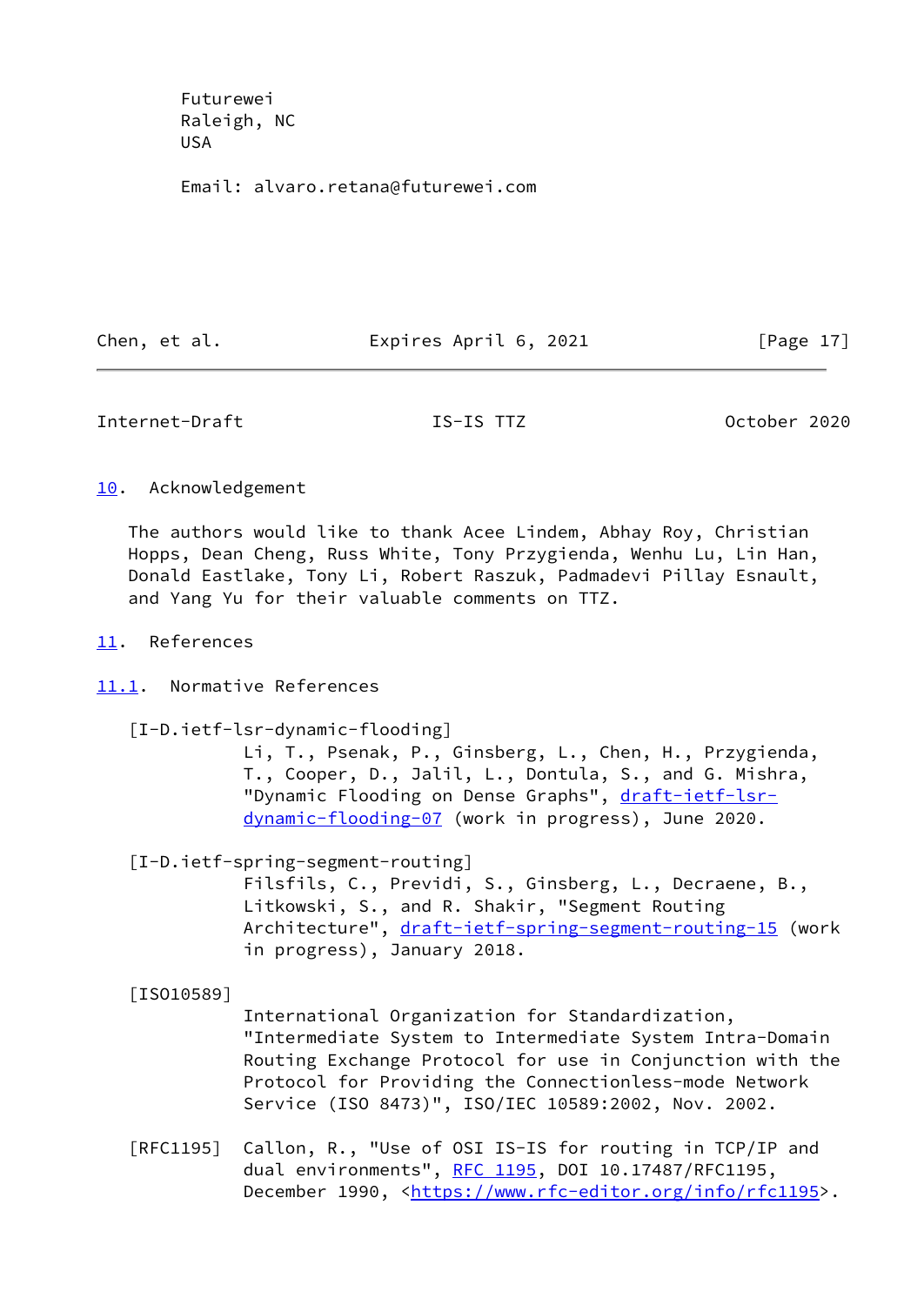- [RFC2119] Bradner, S., "Key words for use in RFCs to Indicate Requirement Levels", [BCP 14](https://datatracker.ietf.org/doc/pdf/bcp14), [RFC 2119](https://datatracker.ietf.org/doc/pdf/rfc2119), DOI 10.17487/RFC2119, March 1997, <[https://www.rfc-editor.org/info/rfc2119>](https://www.rfc-editor.org/info/rfc2119).
- [RFC5029] Vasseur, JP. and S. Previdi, "Definition of an IS-IS Link Attribute Sub-TLV", [RFC 5029,](https://datatracker.ietf.org/doc/pdf/rfc5029) DOI 10.17487/RFC5029, September 2007, <[https://www.rfc-editor.org/info/rfc5029>](https://www.rfc-editor.org/info/rfc5029).
- [RFC5305] Li, T. and H. Smit, "IS-IS Extensions for Traffic Engineering", [RFC 5305](https://datatracker.ietf.org/doc/pdf/rfc5305), DOI 10.17487/RFC5305, October 2008, [<https://www.rfc-editor.org/info/rfc5305](https://www.rfc-editor.org/info/rfc5305)>.

| Chen, et al. | Expires April 6, 2021 | [Page 18] |
|--------------|-----------------------|-----------|
|              |                       |           |

<span id="page-20-1"></span>Internet-Draft IS-IS TTZ October 2020

- [RFC7142] Shand, M. and L. Ginsberg, "Reclassification of [RFC 1142](https://datatracker.ietf.org/doc/pdf/rfc1142) to Historic", [RFC 7142](https://datatracker.ietf.org/doc/pdf/rfc7142), DOI 10.17487/RFC7142, February 2014, [<https://www.rfc-editor.org/info/rfc7142](https://www.rfc-editor.org/info/rfc7142)>.
- [RFC8099] Chen, H., Li, R., Retana, A., Yang, Y., and Z. Liu, "OSPF Topology-Transparent Zone", [RFC 8099,](https://datatracker.ietf.org/doc/pdf/rfc8099) DOI 10.17487/RFC8099, February 2017, <[https://www.rfc-editor.org/info/rfc8099>](https://www.rfc-editor.org/info/rfc8099).
- [RFC8174] Leiba, B., "Ambiguity of Uppercase vs Lowercase in [RFC](https://datatracker.ietf.org/doc/pdf/rfc2119) [2119](https://datatracker.ietf.org/doc/pdf/rfc2119) Key Words", [BCP 14](https://datatracker.ietf.org/doc/pdf/bcp14), [RFC 8174,](https://datatracker.ietf.org/doc/pdf/rfc8174) DOI 10.17487/RFC8174, May 2017, [<https://www.rfc-editor.org/info/rfc8174](https://www.rfc-editor.org/info/rfc8174)>.

<span id="page-20-0"></span>[11.2](#page-20-0). Informative References

- [Clos] Clos, C., "A Study of Non-Blocking Switching Networks", The Bell System Technical Journal Vol. 32(2), DOI 10.1002/j.1538-7305.1953.tb01433.x, March 1953, <[http://dx.doi.org/10.1002/j.1538-7305.1953.tb01433.x>](http://dx.doi.org/10.1002/j.1538-7305.1953.tb01433.x).
- [RFC5307] Kompella, K., Ed. and Y. Rekhter, Ed., "IS-IS Extensions in Support of Generalized Multi-Protocol Label Switching (GMPLS)", [RFC 5307](https://datatracker.ietf.org/doc/pdf/rfc5307), DOI 10.17487/RFC5307, October 2008, <[https://www.rfc-editor.org/info/rfc5307>](https://www.rfc-editor.org/info/rfc5307).

Authors' Addresses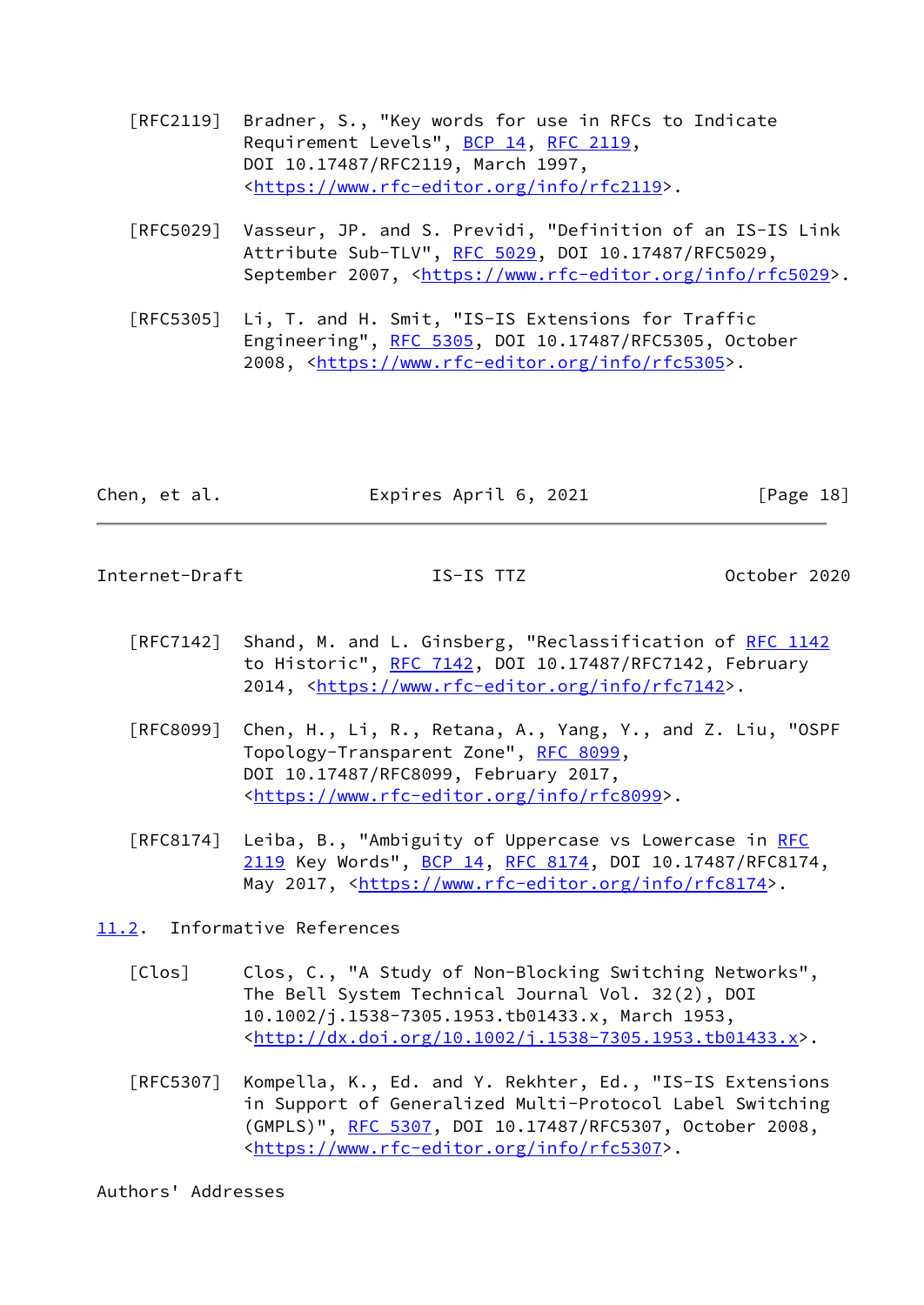Huaimo Chen Futurewei Boston, MA USA Email: huaimo.chen@futurewei.com Richard Li Futurewei

 2330 Central expressway Santa Clara, CA USA

Email: richard.li@futurewei.com

Chen, et al. **Expires April 6, 2021** [Page 19]

Internet-Draft IS-IS TTZ October 2020

 Yi Yang IBM Cary, NC United States of America

Email: yyietf@gmail.com

 Anil Kumar S N RtBrick Bangalore India Email: anil.ietf@gmail.com

 Yanhe Fan Casa Systems USA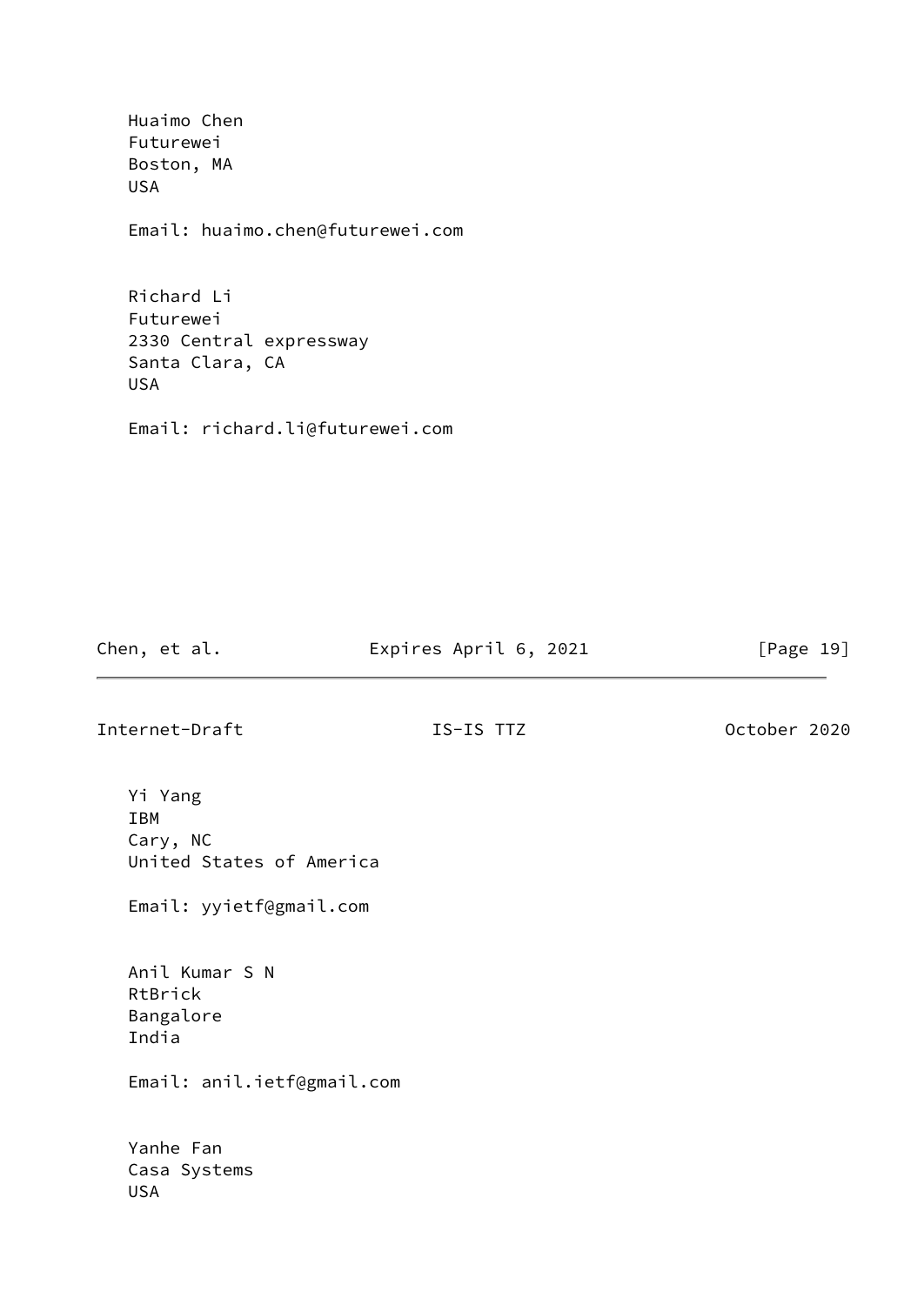Email: yfan@casa-systems.com Ning So Plano, TX 75082 USA Email: ningso01@gmail.com Vic Liu USA Email: liu.cmri@gmail.com Mehmet Toy Verizon USA Email: mehmet.toy@verizon.com Lei Liu Fujitsu USA Email: liulei.kddi@gmail.com

| Chen, et al. | Expires April 6, 2021 | [Page 20] |
|--------------|-----------------------|-----------|
|              |                       |           |

Internet-Draft IS-IS TTZ October 2020

 Kiran Makhijani Futurewei USA

Email: kiranm@futurewei.com